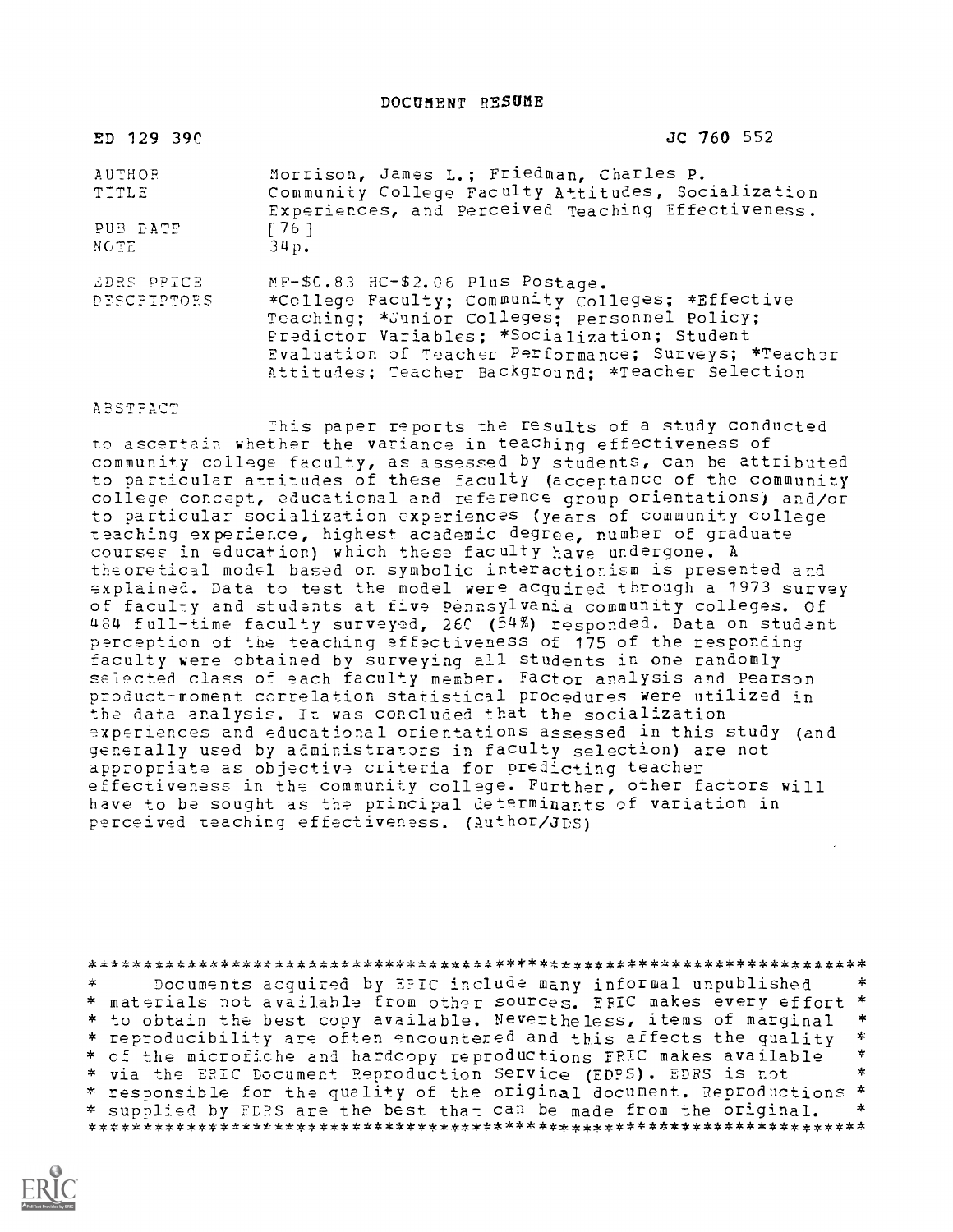$\pmb{\Lambda}$ **290**  $29$  $\overline{ }$  $\Box$  $\cup$ 

 $\ddot{\phantom{a}}$ 

 $\frac{1}{\sqrt{2}}$  ,  $\frac{1}{\sqrt{2}}$ 

# U S DEPARTMENT OF HEALTH.<br>EDUCATION & WELFARE<br>NATIONAL INSTITUTE OF<br>EDUCATION

THIS DOCUMENT HAS BEEN REPRO<br>DUCED EXACTLY AS RECEIVED FROM<br>THE PERSON ORORGANIZATION OUIGIN ENT OF FICIAL NATIONAL INSTITUTE OF<br>DUCATION POSITION OR POLICY

Community College Faculty Attitudes, Socialization Experiences, and Perceived Teaching Effectiveness James L. Morrison and Charles P. Friedman University of North Carolina at Chapel Hill

 $\bar{Jc}$  760 552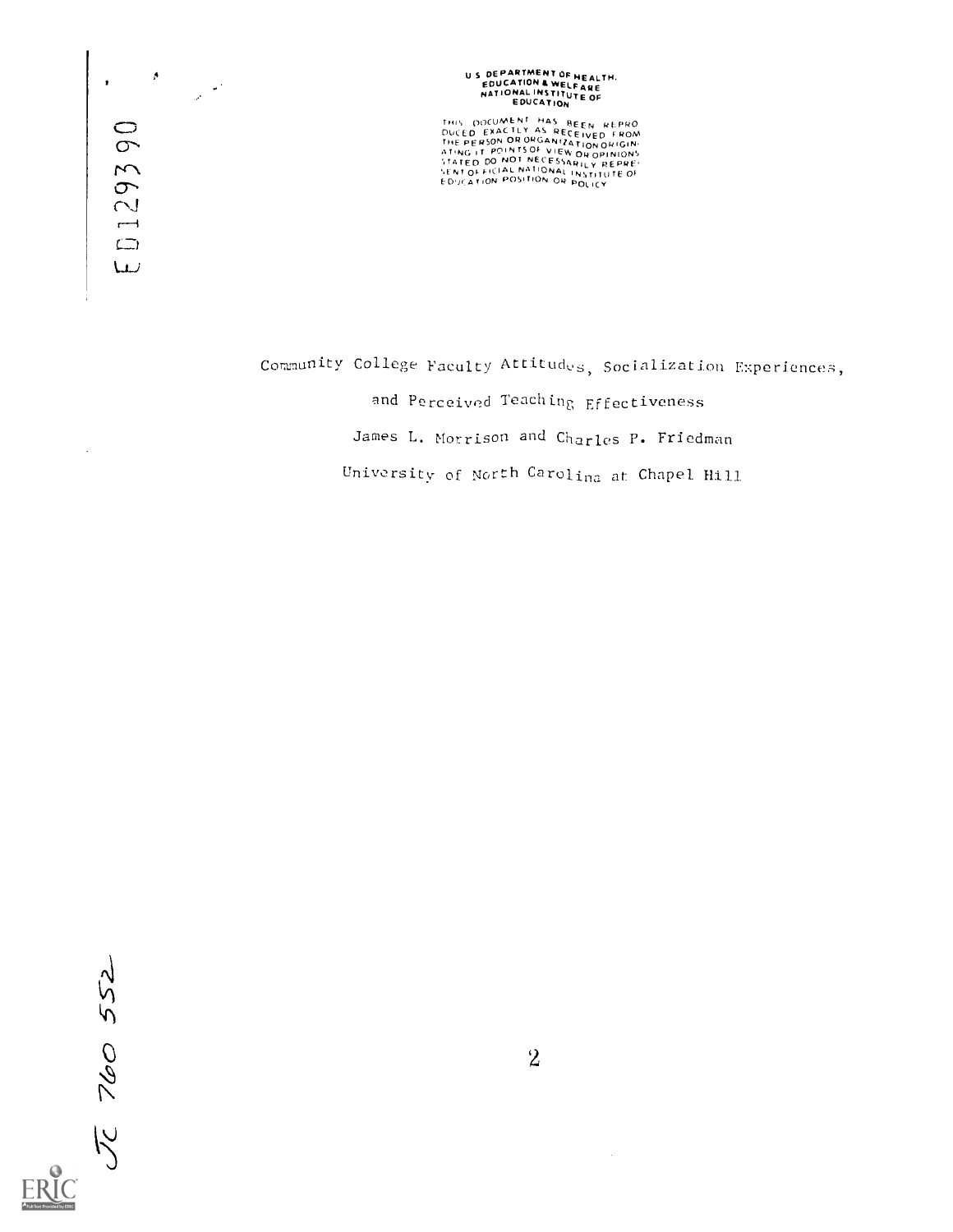#### Abstract

This study seeks to determine whether variance im teaching effectiveness of community college faculty, as assessed by students, can be attributed to particular attitudes and/or socialization experiences of these faculty. A theoretical model derived from symbolic interaction theory is tested by path analysis. Data to test the model were obtained through a 1973 survey of faculty and students at five community colleges in Pennsylvania. On the basis of this analysis, the authors conclude that the "predictor" variables used in this study and often by administrators in developing faculty selection policies do not correlate highly with teaching effective ness.

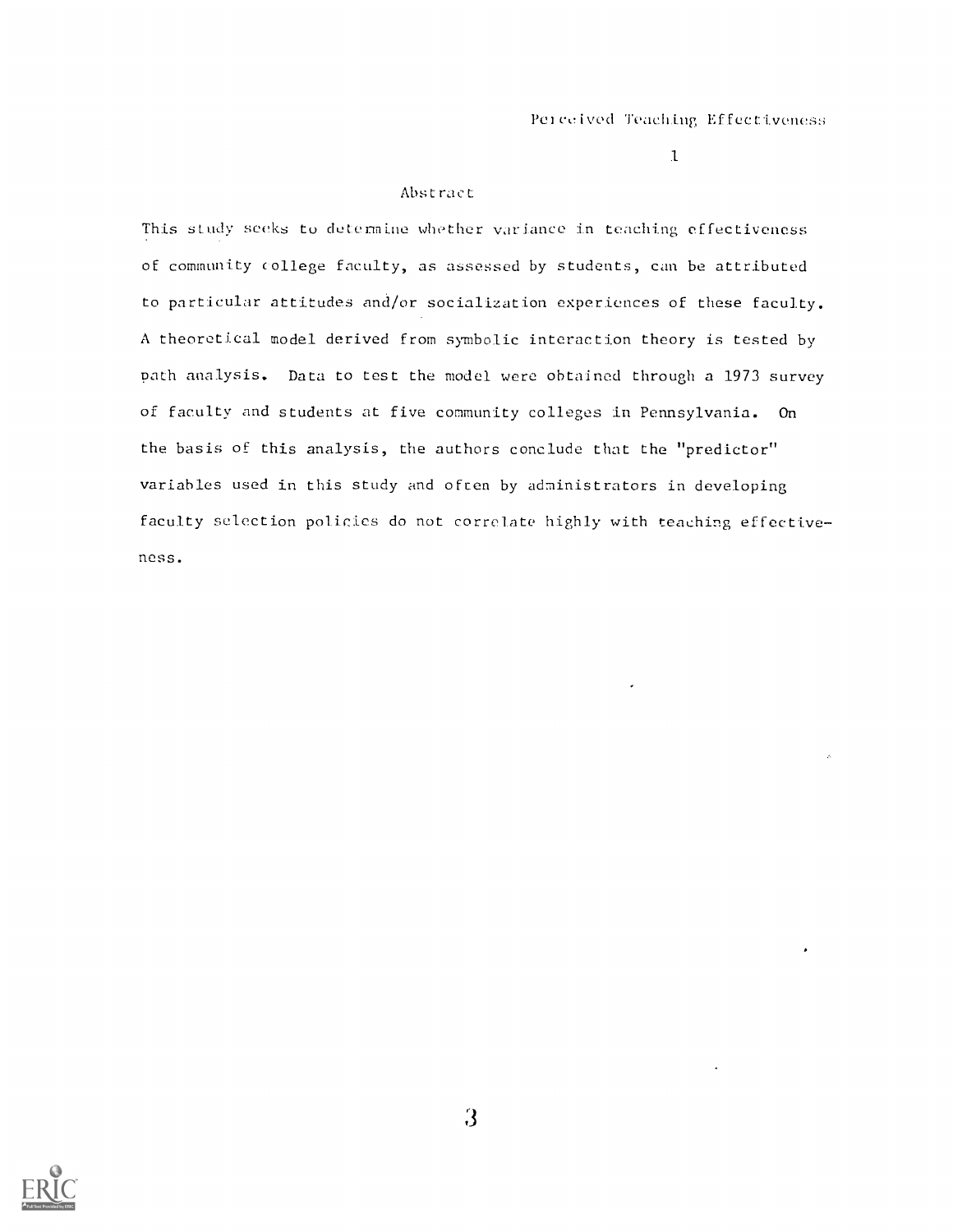Community College Faculty Attitudes, Socialization Experiences,

and Perceived Teaching Effectiveness

During the past two decades the community junior college has emerged as a significant institution in the structure of higher education in America. It is significant not only in terms of enrollment, $^\mathtt{L}$  but also because its comprehensive curriculum, remedial programs, open-door admissions policy, and emphasis on community service, teaching, guidance and counseling all contribute to an approach to higher education without parallel or counterpart.

Community college leaders frequently maintain that since their institutions provide a unique service in higher education--universal opportunity commensurate with individual ability--they require a unique kind of faculty member. Ideally, the faculty member needed is one who accepts the community college concept; i.e., one who favors an open door admissions policy and <sup>a</sup> comprehensive curriculum oriented to broad student and community interests (Blocker, Plummer, and Richardson, 1965; Medsker and Tillery, 1971; Monroe, 1973). It is also held that since the community college caters to students of widely varying interests and abilities, the ideal faculty mem ber should reflect a progressive orientation to education: He should be flexible in his thinking, able to adapt to student needs, and should take an active interest in providing more for the student than raw facts and skills (Gleazer, 1967; Pyle, 1968; Cohen, 1971; O'Banion, 1972).

Consequently, contemporary community college administrators, faced with scores, even hundreds, of applications for every faculty vacancy in this age of the "steady state," develop criteria and policy for screening

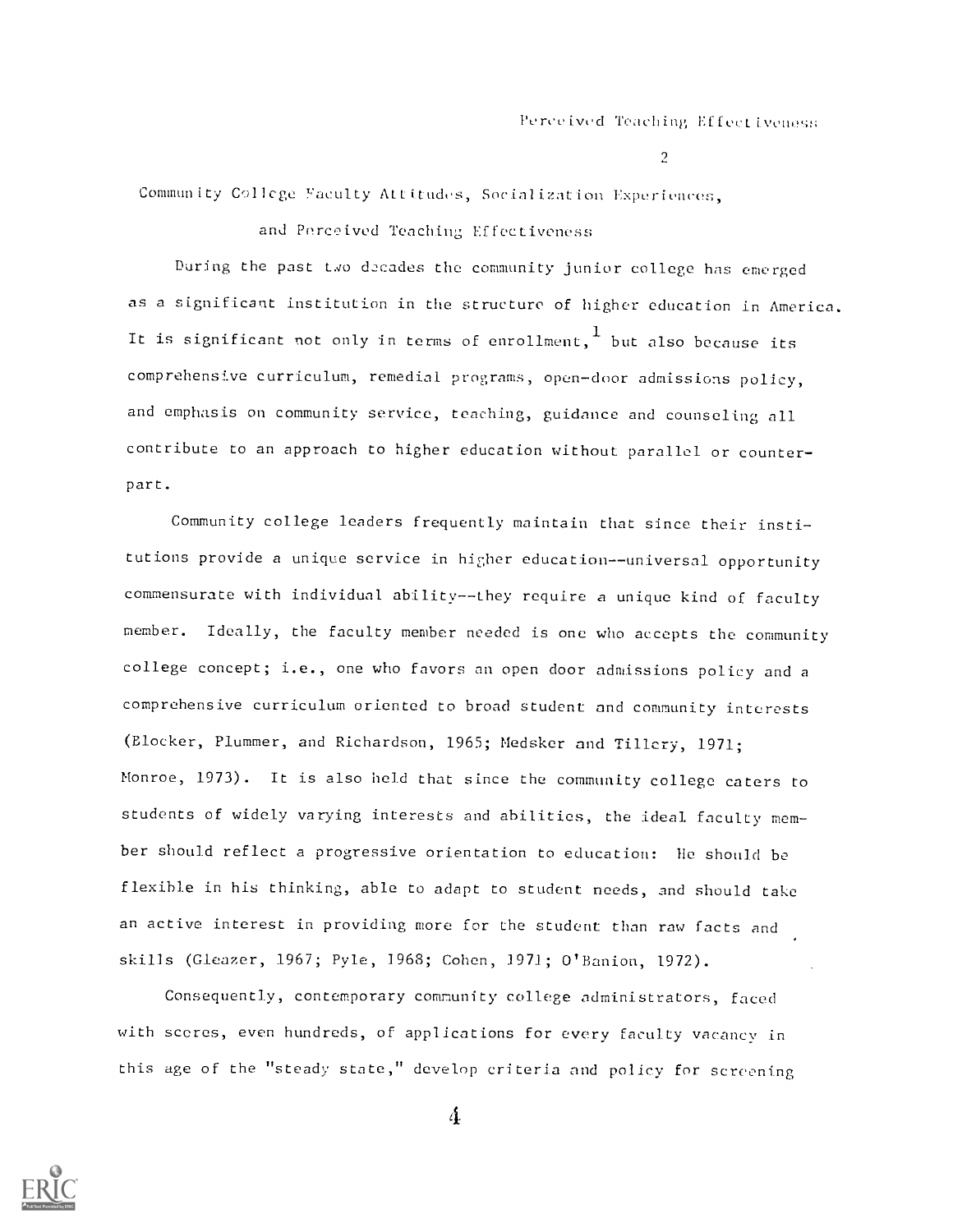3 - Jan 19

and selecting those applicants who they feel will be effective instructors in their institution. Because of the lack of objective criteria upon which to base policy for the selection of competent faculty members, they tend to rely on their own experience or on a number of "common sense" measures in making policy decisions. Frequently, those applicants who appear traditional in their educational orientation, who have had no previous experience in a community college either as a student or as a faculty member, who have not taken a course on college teaching or on the community college during their graduate work, and/or who have a doctorate in a traditional discipline, have little chance to pass the initial screening of their application.

A review of the pertinent literature indicates that community collego faculty vary greatly in their attitudes towards the community college concept and in their more general orientations to education (Friedman, 1967; Leslie, 1973; Lipscomb, 1965; Medsker, 1960; Morrison, 1972). Many, therefore, do not conform to the theoretical ideal type. A focal question is whether or not the ideal-type community college faculty member is the more effective teacher in the community college setting. Or, stated differently, if variance in teaching effectiveness can be linked causally to certain faculty socialization experiences and attitudes, it may be possible to validate the criteria often used in selecting community college faculty. If no such relationship can be found, the common practice of using particular faculty socialization experiences and attitudes in personnel selection policies, whether formal or informal, is open to question. Therefore, the objective of this study is to ascertain whether the variance in teaching effectiveness of community college faculty, as assessed by students, can be



 $\tilde{\mathbf{D}}$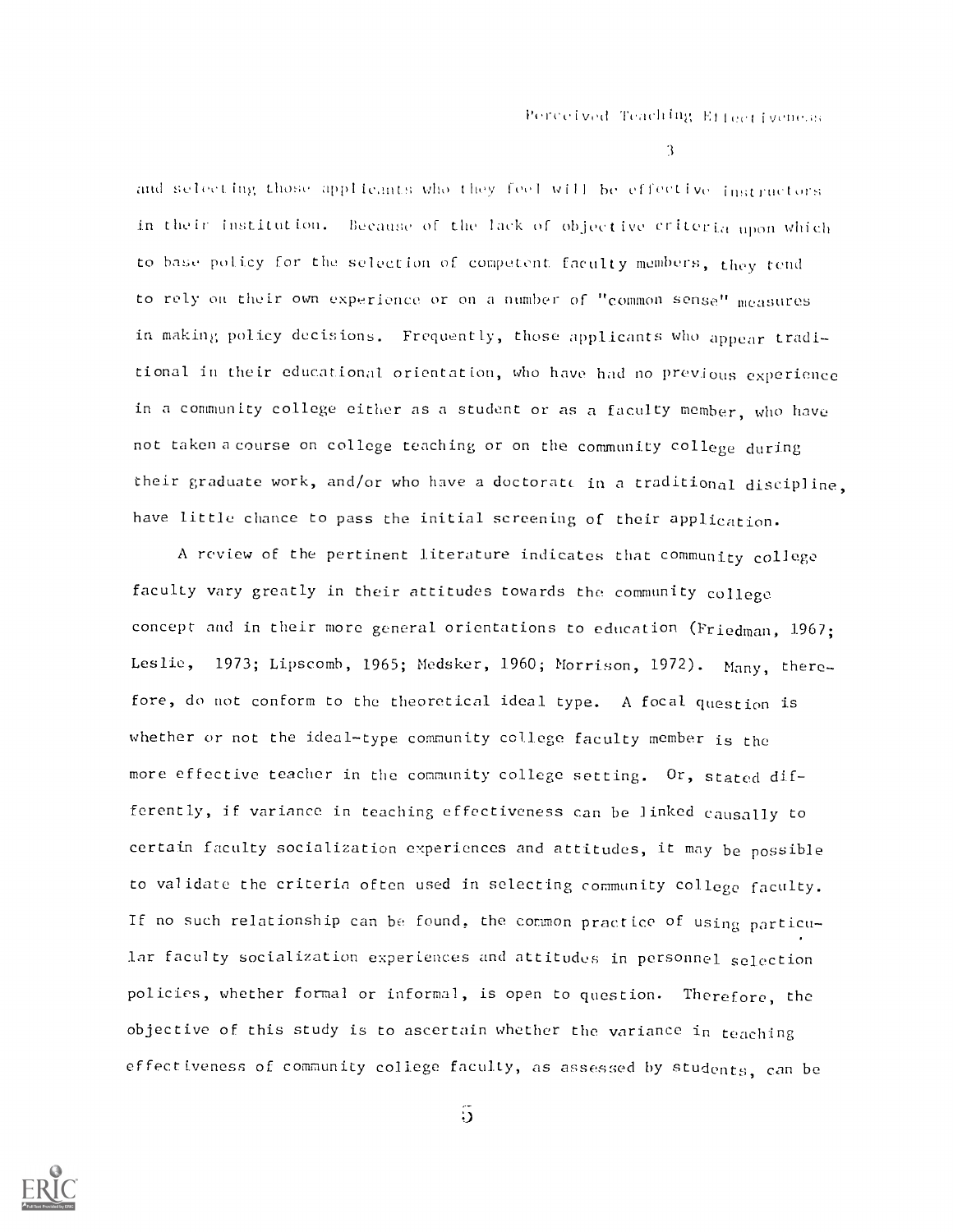attributed to particular attitudes of these faculty and/or to particular socialization experiences which these faculty have undergone.

# THEORETICAL CONSIDERATIONS

The theoretical framework underlying this study derives from symbolic interactionism. Following Mead and others of the symbolic interactionist perspective, we assert that it is largely through specific socialization experiences that knowledge, values, and attitudes are acquired (Mead, 1934; Strauss, 1956; Manis and Meltzer, 1967). Viewed within this perspective, the attitudes of community college faculty toward the community college concept and toward educational issues are the results of interactional experiences which occurred in their own educational programs and which continue to occur in their work settings. This leads to an assertion that specified attitudes vary according to the socialization experiences of individual faculty members.

The symbolic interactionist perspective gives rise to another theoretical notion, that of reference groups, which promises to be particularly relevant to this problem (Shibutani, 1961:61). The theory suggests that\_ the reference greup(s) with which a person identifies can be a determinant of values and attitudes. In some instances these referenca groups will be ones in which the individual actively holds membership; in other instances they will be groups to which the individual aspires to belong. In essence, reference groups constitute significant others for the individual. Therefore, attitudes toward the community college concept and toward educational issues may also be viewed as a reflection of the prevailing values and attitudes of those occupational reference groups with which the individual identifies.



 $6\overline{)}$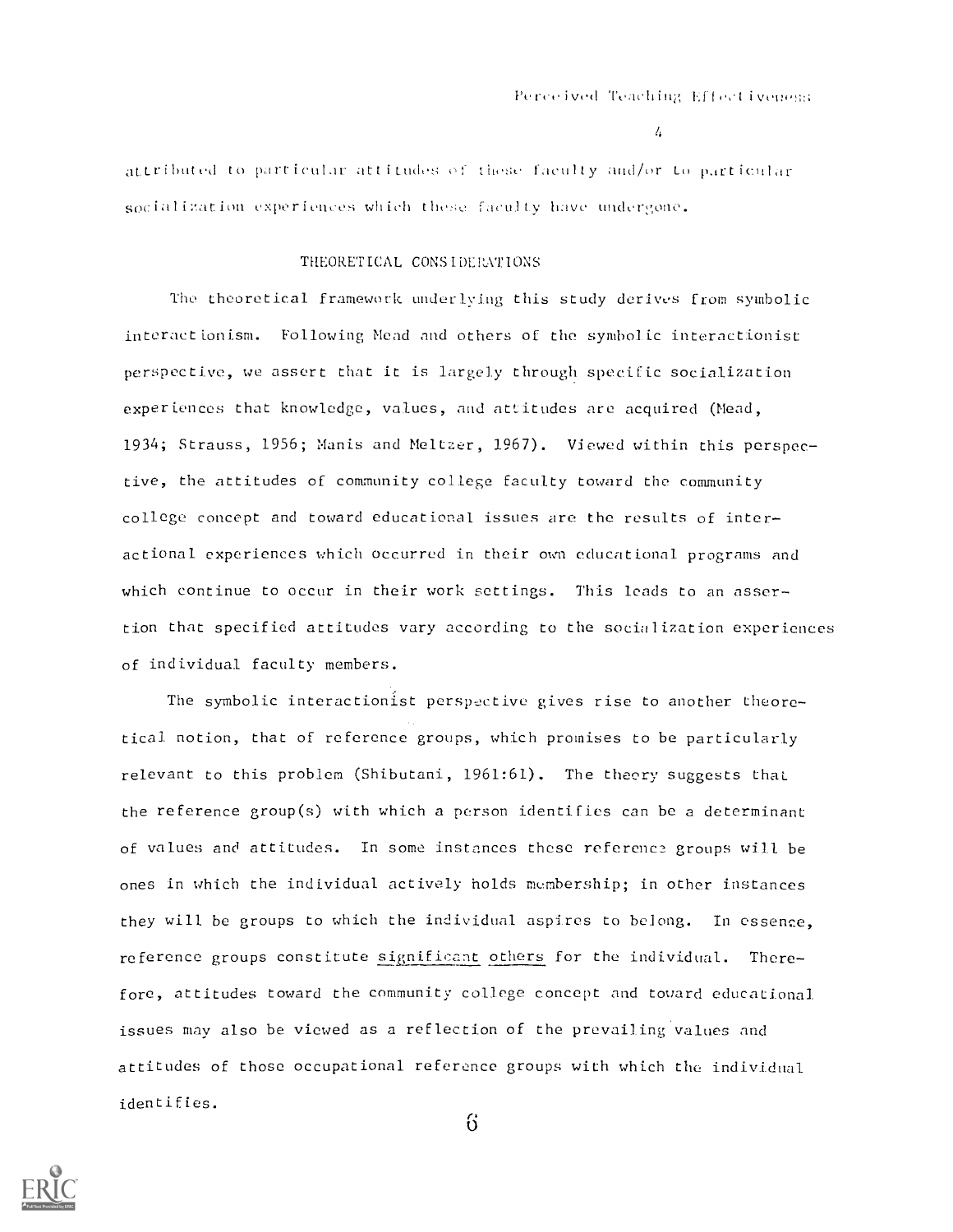individuals acquire their reference group identity through their social ization experiences. The sucialiation process has implications for the way in which individuals act to select and create their own social environments. For example, if a community college faculty member had attended a commun Lty college as a student, and iC he enrolled in a "Master of Arts in College Teaching" curriculum wherein he took a course in the community college as part of his degree requirements, and if he joined an academic division of other faculty members who were proud to be on the faculty of that community college, it is likely that he would select community college faculty as his reference group. lf, on the other hand, he had not had any experience with a community college prior to being appointed to the faculty, and intended to pursue a doctorate in his academic specialty when he had obtained sufficient funds from his comunity college employment, he would be more likely to select university faculty as his reference group.

The symbolic interaction perspective also provides a natural linkage between a teacher's attitudes toward educational issues and perceived effectiveness of that teacher in the community college setting. Symbolic interactionists hold that the individual's sense of self-worth, self-efficacy, and self-concept are products of interaction with significant others. If a teacher demonstrates acceptance of an individual student and wants to assist in the student's total development,, .'.;probability that the teacher will become a significant other is increased. This effect may be especially blatent when the student has been previously classified as lacking in ability or æhievement. Teachers who become significant others are likely to be perceived as effective in their role. Since teachers who are progressive incorporate a guidance perspective in their teaching and tend to use the

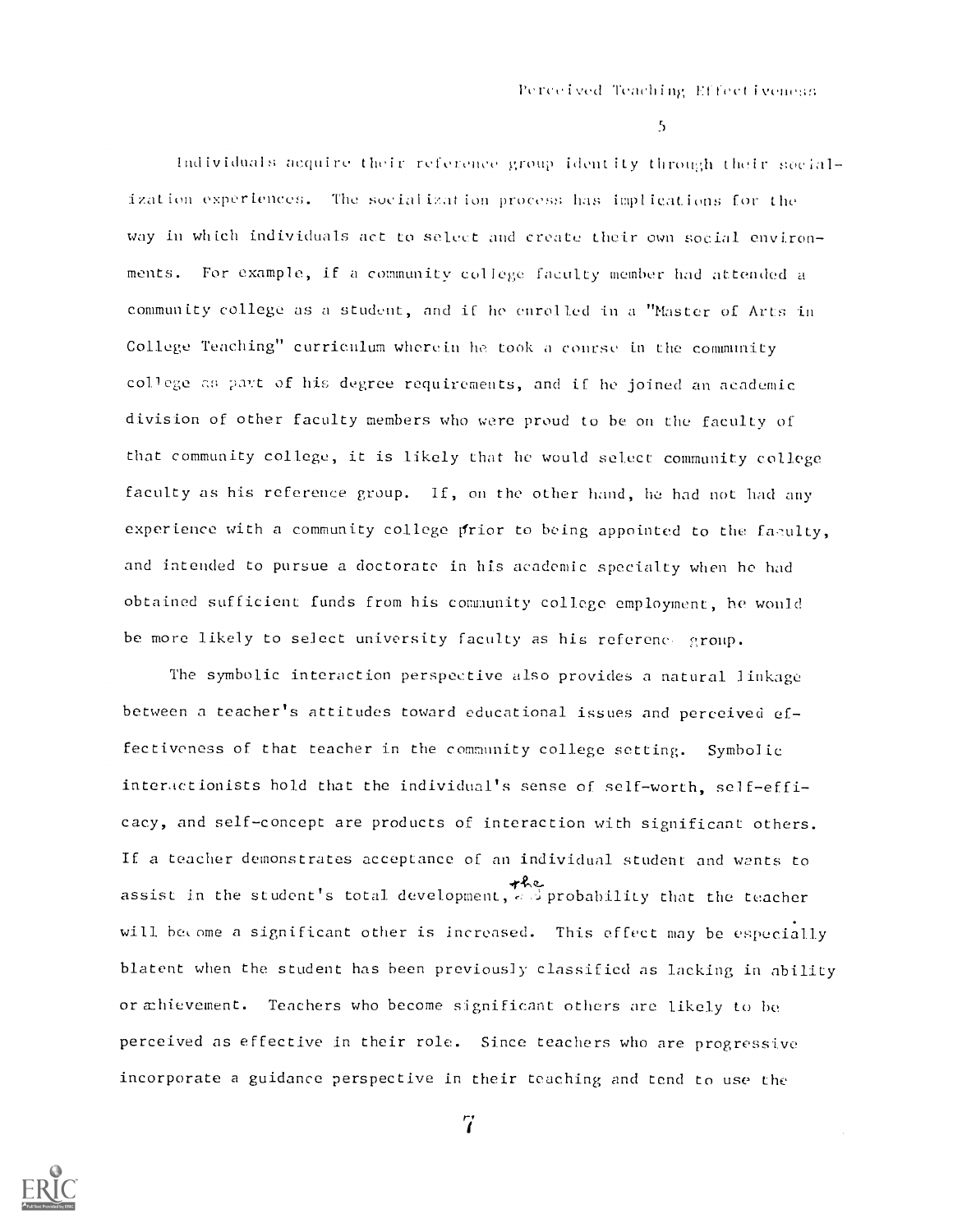$\epsilon$ 

student as a curricular referent (as much as they use the subject matter), much of their behavior is clearly oriented to student development. It is through this type of reasoning that many authorities in the community college movement assume that progressive, student oriented teachers are the most effective teachers in the community college setting (Garrison, 1963, 1966; McKeefery, 1959; O'Banion, 1972; Pyle, 1968; Roy, 1973).

The general theoretical framework has isolated the following relationships shown below in Figure 1. Socialization experiences are viewed as

# Figure 1 about here

directly and indirectly affecting attitudes of progressivism and acceptance of the community college concept. An indirect effect arises as socialization experiences cause the adoption of a particular reference group identity which in turn causes the adoption of relevant attitudes. Finally, the adoption of a progressive educational orientation and acceptance of the community college concept engenders classroom behavior which is perceived by students to be more effective than that related to a nonprogressive educational orientation and to nonacceptance of the community college concept. The operational definitions of these variables will be given in the empirical model described in the following section.

# METHODOLOGICAL CONSIDERATIONS

# Data Collection

Data to test the theoretical model were acquired through a 1973 survey of faculty and students at five Pennsylvania community colleges. All fulltime faculty at these schools (N-484) were surveyed;<sup>2</sup> 260 of these faculty (54%) returned a completed instrument. Although this response rate is

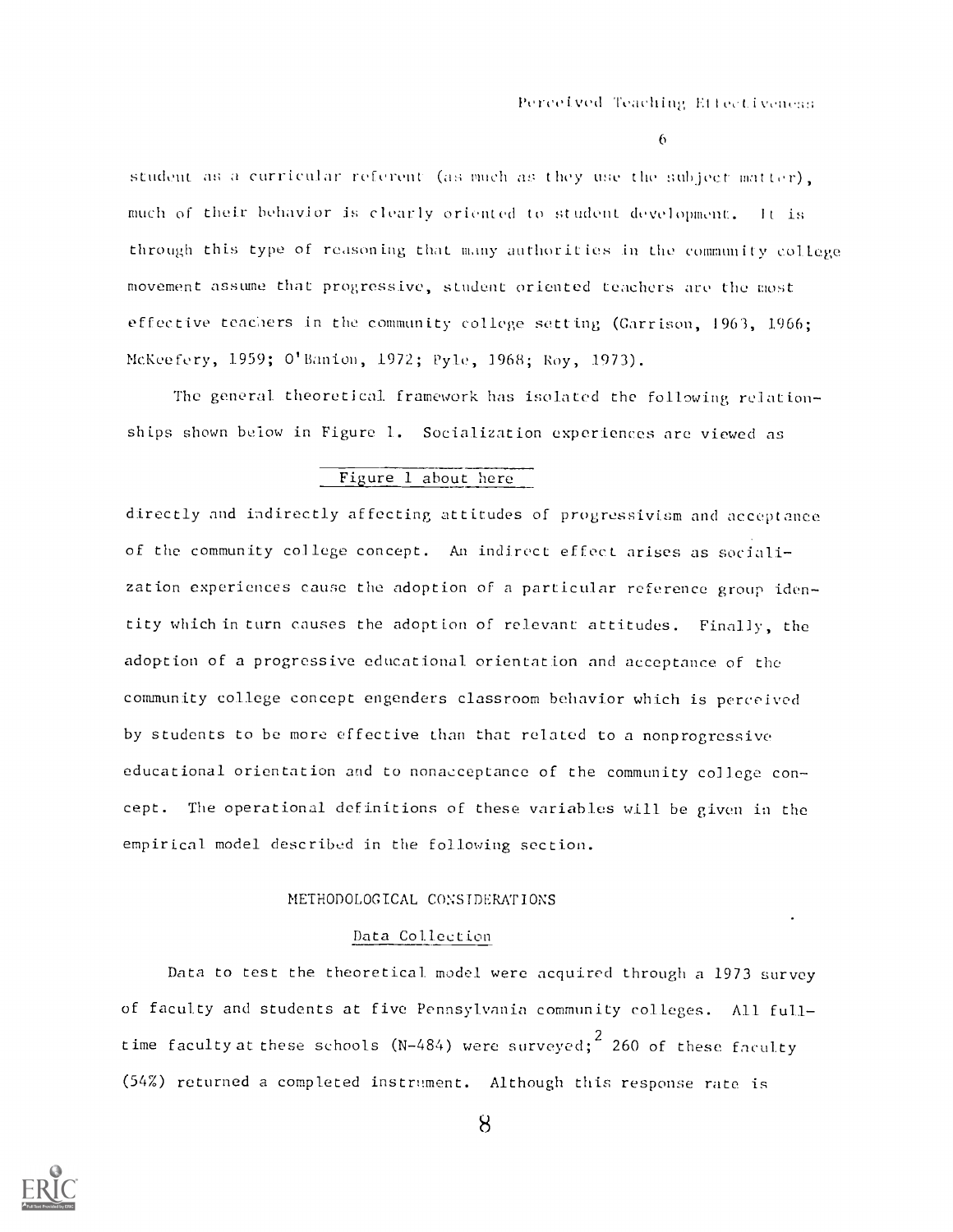$\gamma$ 

rather low, the distribution of the respondents with regard to highest degree completed, sex, academic rank, and subject speciality does not differ significantly from that of the full faculty population at these five schools--and is also quite close to that of faculty at all Pennsylvania community colleges. $^3$  -However, no follow-up study was executed to determine if there was a significant response bias on the questionnaire's attitudinal items.

For 175 of the responding faculty it was possible to obtain perceived teaching effectiveness (PTE) data by surveying all students in one randomly selected class of each faculty member. Since the student survey was administered and completed in the classroom, the student response rate for a given faculty member was quite high. It must be recognized, however, the PTE data is not based on a true random sample of each faculty member's studenis.<sup>4</sup> The usable data pool was further reduced to 171 cases because four responding faculty did not identify with either a community college or a university reference group (the only values allowed by our model as operationalized) and were therefore excluded from the analysis.

# Empirical Model

From the virtually infinite reservoir of socialization experience indicators, three with strong plausibility as causes of the relevant attitudes were selected for assessment: community college teaching experience (in years), highest academic degree completed, and number of graduate courses completed in the field of education. It must be emphasized that these measures are indicators of the extensiveness and direction of inherently different types of socialization experiences and as such are treated as distinct variables in the analysis. This posture requires that we assume

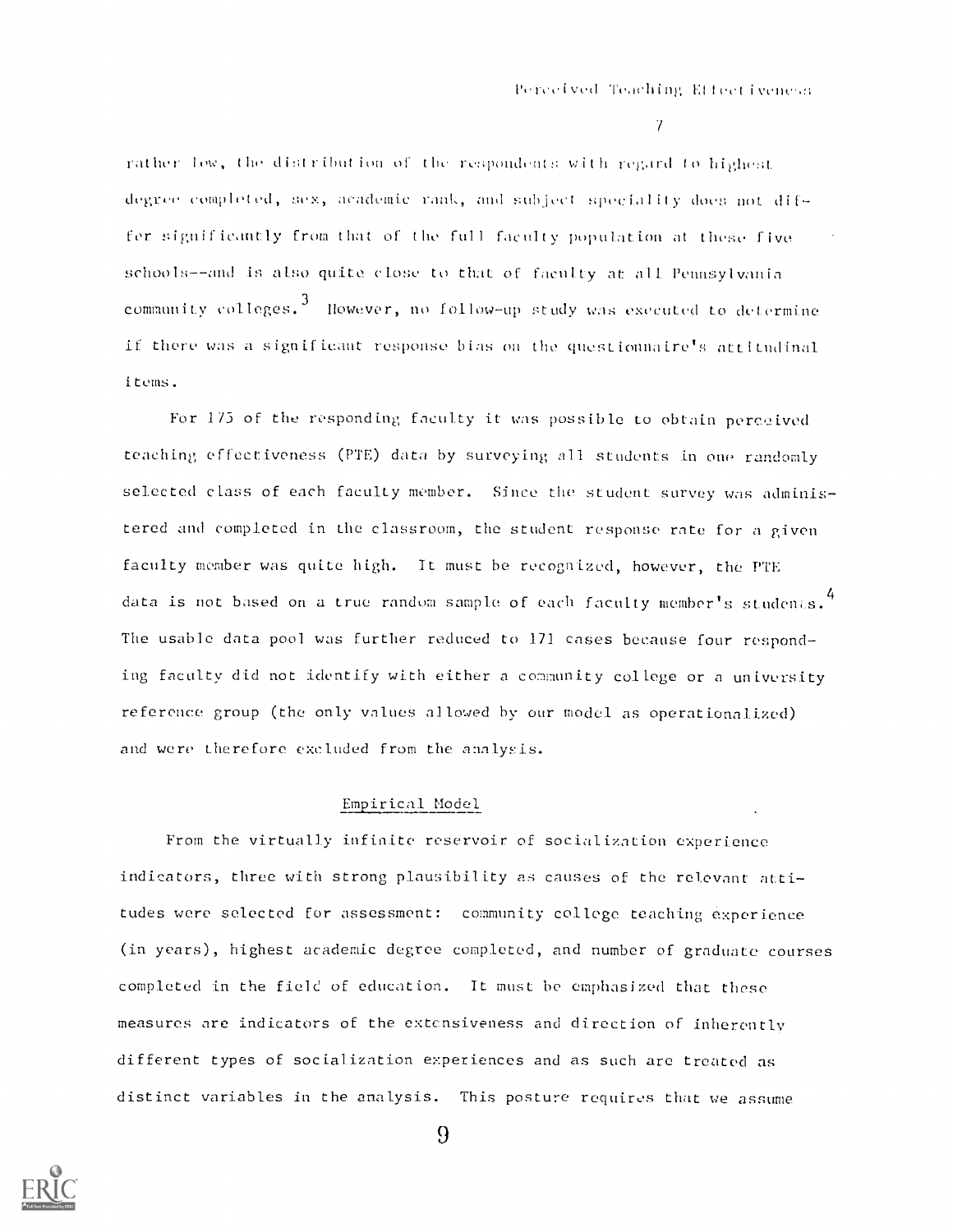a causal relation between number of graduate education courses taken and highest degree completed; it also requires that we specify a correlational relationship between community college teaching experience and graduate education courses, a relationship whose cause is principally age.

Reference group identity has been operationalized as a dichotomous variable by ascertaining where a faculty member would prefer to teach if s/he had complete freedom of choice. Responses of "this community college" or "other community college" were taken as indicative of a community college reference group identity. Responses of "senior college" or "university" were taken as indicative of a university reference group identity.

The attitudes of progressivism nnd acceptance of the community college concept are measured using six-point Likert-seale items. The 11 items given in Table 1, most of which are modified from Kerlinger's Educational

# Insert Table 1 about here

Scale VII (Kerlinger, 1958), are taken to be indicators of progressivism.<sup>5</sup> The ten items given in Table 2, which follow from the earlier work of

# Insert Table 2 about here

Morrison (1972) , are taken to be indicators of acceptance of the community college concept. Application to progressivism items of principal-axis factor analysis with varimax rotation reveals two factors of significance.  $^6$ The first factor loads heavily on progressivism items 3, 7, 8, 9, and 10. (see Table 2), leading to an interpretation of this factor as "social consciousness" progressivism--the attitude that the teacher is responsible to present both sides of an issue and to emphasize its social ramifications. The second factor loads heavily on progressivism items 1, 2, 4, 5, 6, and 11 (see Table), leading to interpretation of this factor as "whole person"

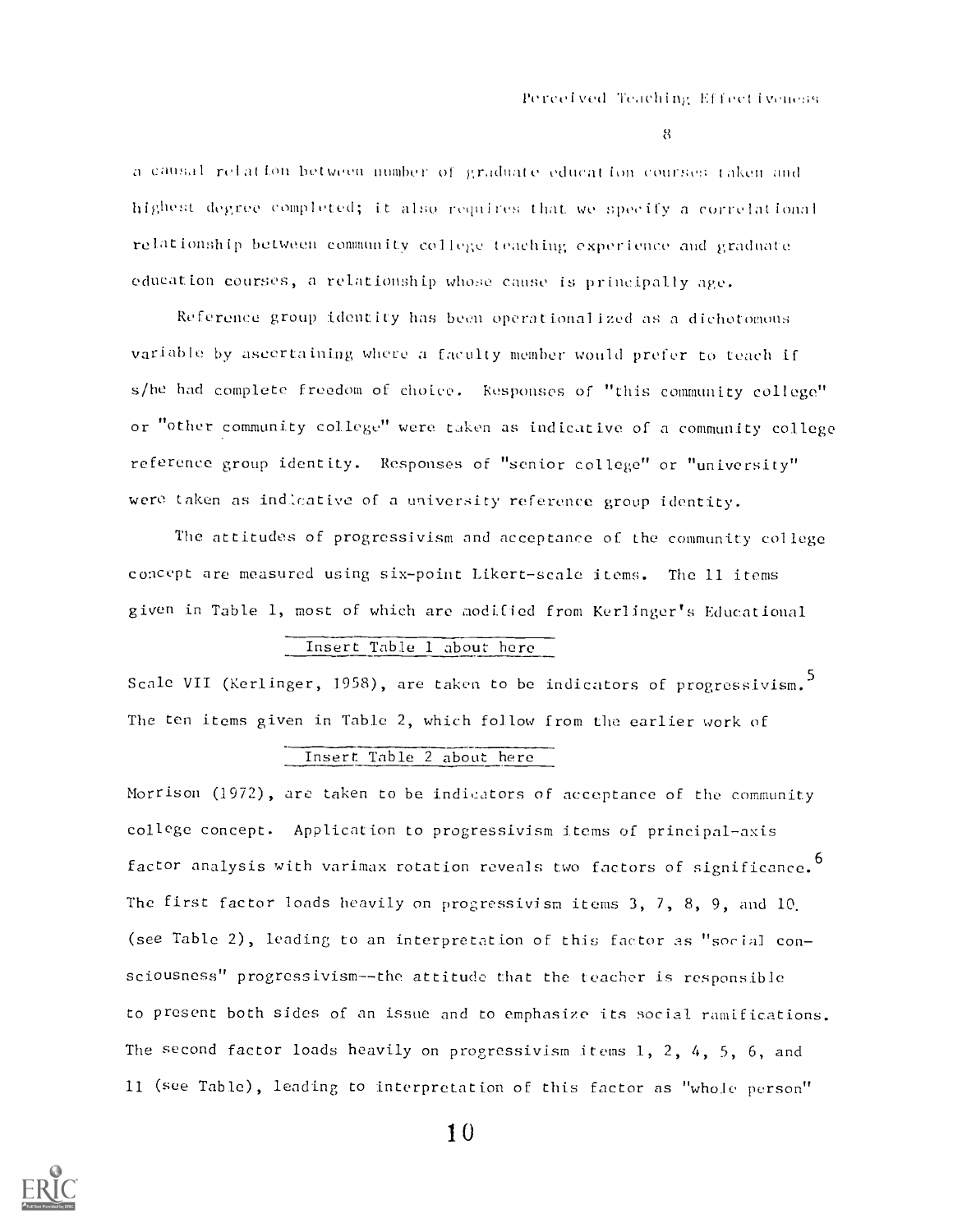$\mathbf{Q}$ 

progressivism; the teacher holding this viewpoint feels that it is not  $\texttt{sufficient}$  to teach only f $\texttt{qcts}$  and  $\texttt{skills}$  since other areas of personal  $\blacksquare$ development are also important.

A principal-components factor analysis of the "aeceptance" items yielded one significant factor loading heavily on items  $1, 2, 3, 6, 7,$  and  $9. \; '$  - Perceived effectiveness of a given teacher was ascertained by obtaining the mean secres on 14 items of a questionnaire completed by all students in one of that teacher's classes (see Table 3). The questionnaire items as-

# Insert Table 3 about here

sessed the teacher's perceived knowledge of the subject, his classroom management practices, and aspects of his interpersonal behavior. The mean scores for each class on these 14 items were similarly analyzed and one single factor was obtained.<sup>8</sup>

The causal model for empirical test is given in Figure 2. This elaborated

# Jnsert Figure 2 about here

model follows from the general one given earlier in this discussion. Highest academic degree is posited to have a negative direct effect both on reference group identity (i.e., to cause identification with a university reference group), and on "whole person" progressivism. This is because persons holding doctorates are more likely to be research offented than those not holding the degree. Direct effects of PTE are assumed to stem from number of graduate education courses because in such courses teachers may acquire useful technical information about teaching, and from highest academic degree since faculty with more advanced training in their field are likely to have better command of their subiect matter.

In designing the empirical model, a theoretical assumption has been made which places progressivism temporally ahead of acceptance of the

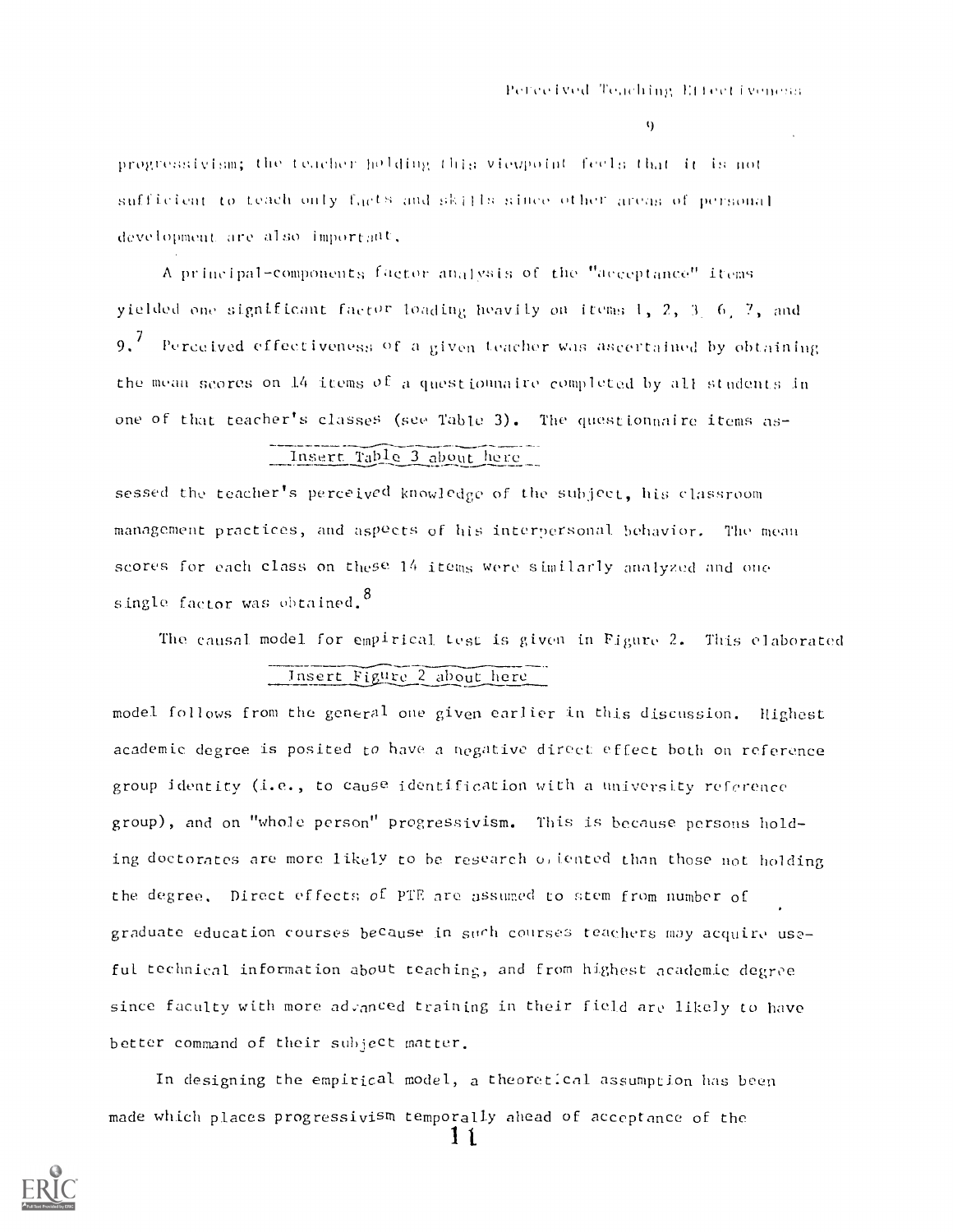community college concept. It is researable to assume that the Individual  $\mathbb{R}^2$ develops general orientations toward education during his experience in public schooling and in undergraduate :.chool; in othcr words, during the time when it is not important tor him to consider the role and function of the community college in American society. Thus, progressivism is assumed to be a cause of acceptance. In addition, one direct linkage of socialization experience and acceptance is proposed. This linkdge, from graduate education courses, is unavoidable since community college teachers, as students in such courses, are likely to he exposed to literature and a peer group advocating the community college concept.

As presented in Figure 2, the empirical model is fully recursive. Possible specification errors in this empirical model will be addressed in more detail. in the discussion section of this paper.

# ANALYSIS OF DATA

The matrix of Pearson product-moment correlations for the variables in the empirical model, as calculated from the Pennsylvania Community College Survey is given in Table 4.<sup>9</sup> Path analysis was used to estimate the empirical model presented in Figure 2. Path coefficients are emphasized over un-

# Insert Table 4 about here

standardized structural coefficients because concern inthis study is with the relative magnitude of paths in one population and because four of rhe variables in the model are composites resulting from factor-analytic procedures. Any variance introduced in these composites to allow calculation of structural coefficients would be arbitrary and without empirical significance.

All measured variables in the empirical model conform to the customary requirements for path analysis, $^{10}$  the results of which are given in Table 5.

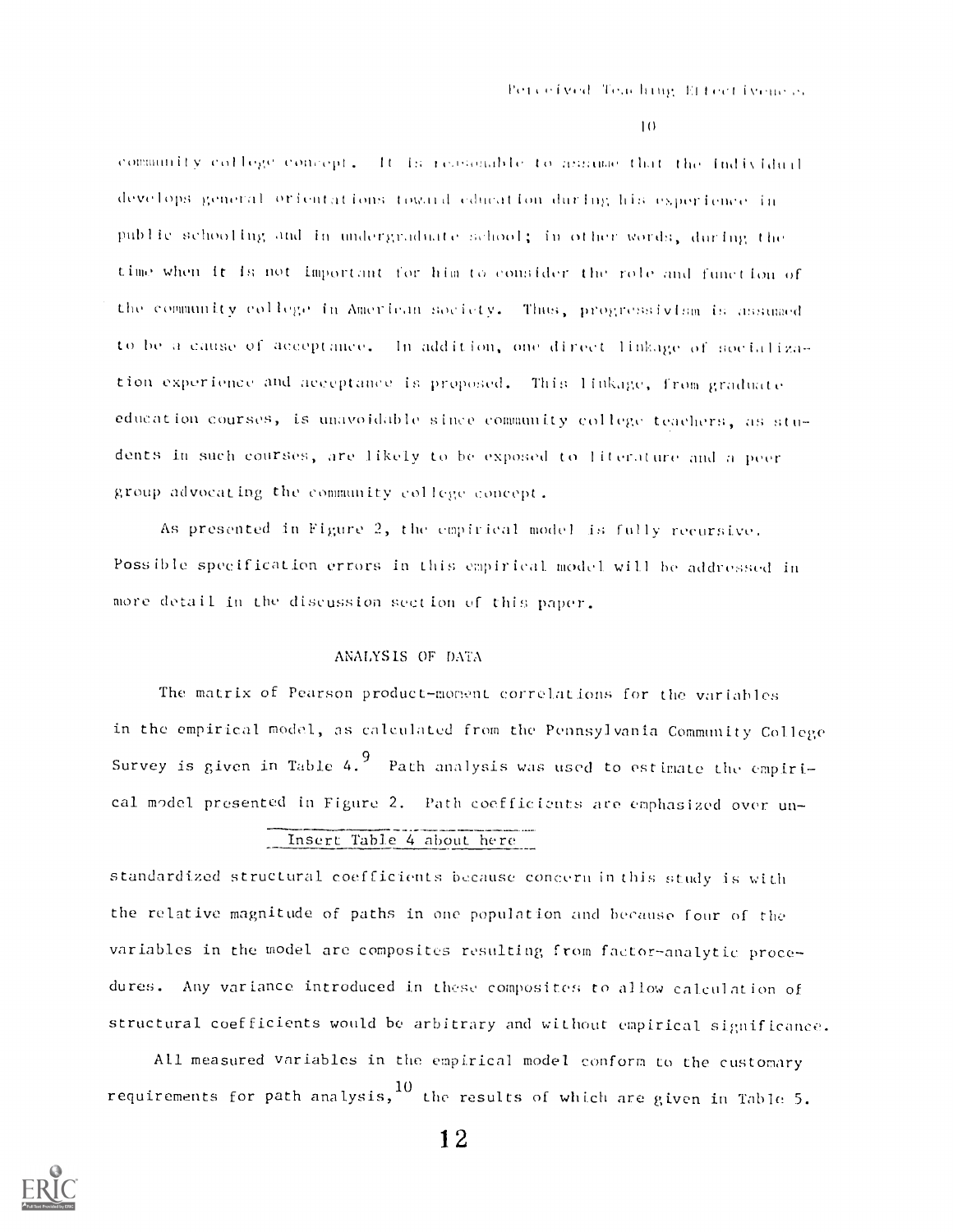## Insert Table 5 about here

All paths are derived by ordinary least squares (OLS) regression. "Reproduced" rrelations, a measure of goodness-of-fit of the model to the data, were calculated using the "REPRO" computer program; four of these correlations were also hand—calculated to verify the computer—generated results. $^{11}\,$  All quantities relevant to estimation and test of this model are presented in Tables 6 and 7.

# Insert Tables 6 and 7 about here

Because the paths given in Table 5 are estimated on the basis of composite scores on four variables, they include an estimable amount of measurement error. Theoretically it is possible to correct for invalidity and non-systematic error by dividing each correlation involving composites by the validity of the composites which appear explicitly in the correlation (Heise and Bohrnstedt, 1970). This process will increase path coefficients, to first-order, by the reciprocal of the validities of all composite measures directly involved in the path. Because the soundness of this practice is currently in question, the correction has not been performed here, but the general trend it yields will influence the generation of a more parsimonious model.

Following the theory "trimming" strategy advocated by Heise (275: 195), the paths for which  $|p|$  is below some arbitrary figure may be deleted, thus generating a new model whose parameters can be reestimated. In this case there were numerous paths clustered about the customary cutoff criterion of  $|p| < 0.100$ . No justification could be found for splitting the cluster--eliminating some of its paths and retaining others; consequently

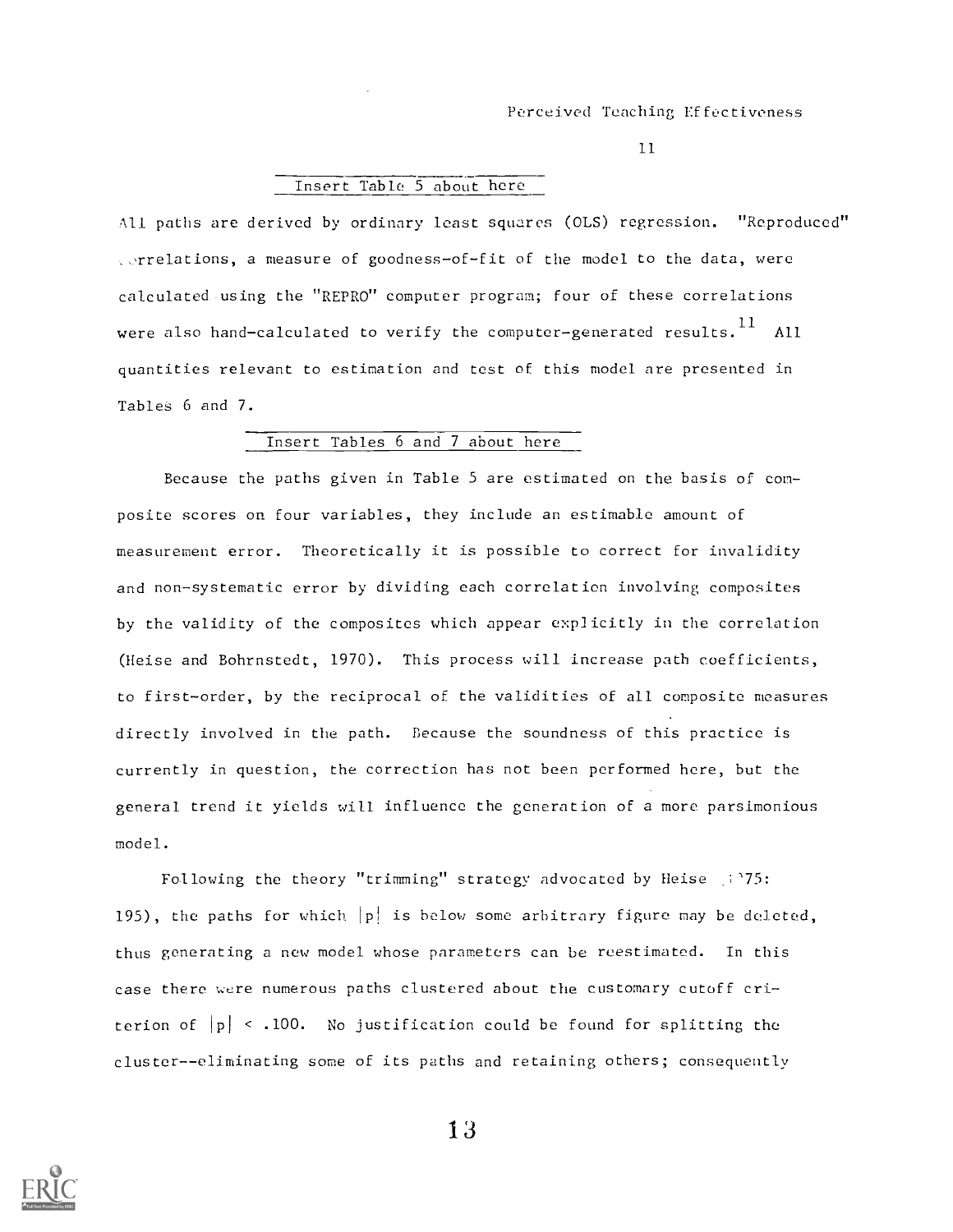they were all retained by establishment of a cutoff criterion of  $|p| < .090$ . Further justification for this strategy is provided by the general effect of measurement error to lower estimates of such path coefficients. The parsimonious model is given in Table 8, with relevant regression parameters and

#### Insert Table 8 about here

reproduced correlations given in Tables 9 and 10 respectively.

# Insert Tables 9 and 10 about here

#### DISCUSSION

The results of this investigation are characterized by low path coefficients and small amounts of explained variance. None of the paths exceed .320 and the greatest amount of variance explained in any one endogenous variable does not exceed 14%. Judging from the reproduced correlations, however, both the original and trimmed causal models seem to be reasonably good fits to the data. The correlation discrepancies are "in the noise," since their magnitude corresponds to paths which would not be statistically significant. For the full model the root mean square correlation discrepancy is .039; for the trimmed model the corresponding figure is .045.

As we alluded earlier, there is a possible source of specification error in the tested model which arises from the lack of an a priori temporal ordering among the attitudinal variables. It is possible that relationships between attitudes (reference group identity, progressivism, and acceptance) are causally opposite to that posited here, or are reciprocal. A similar argument could be applied to relationships between attitudes and perceived teaching effectiveness: Being perceived as a good teacher in

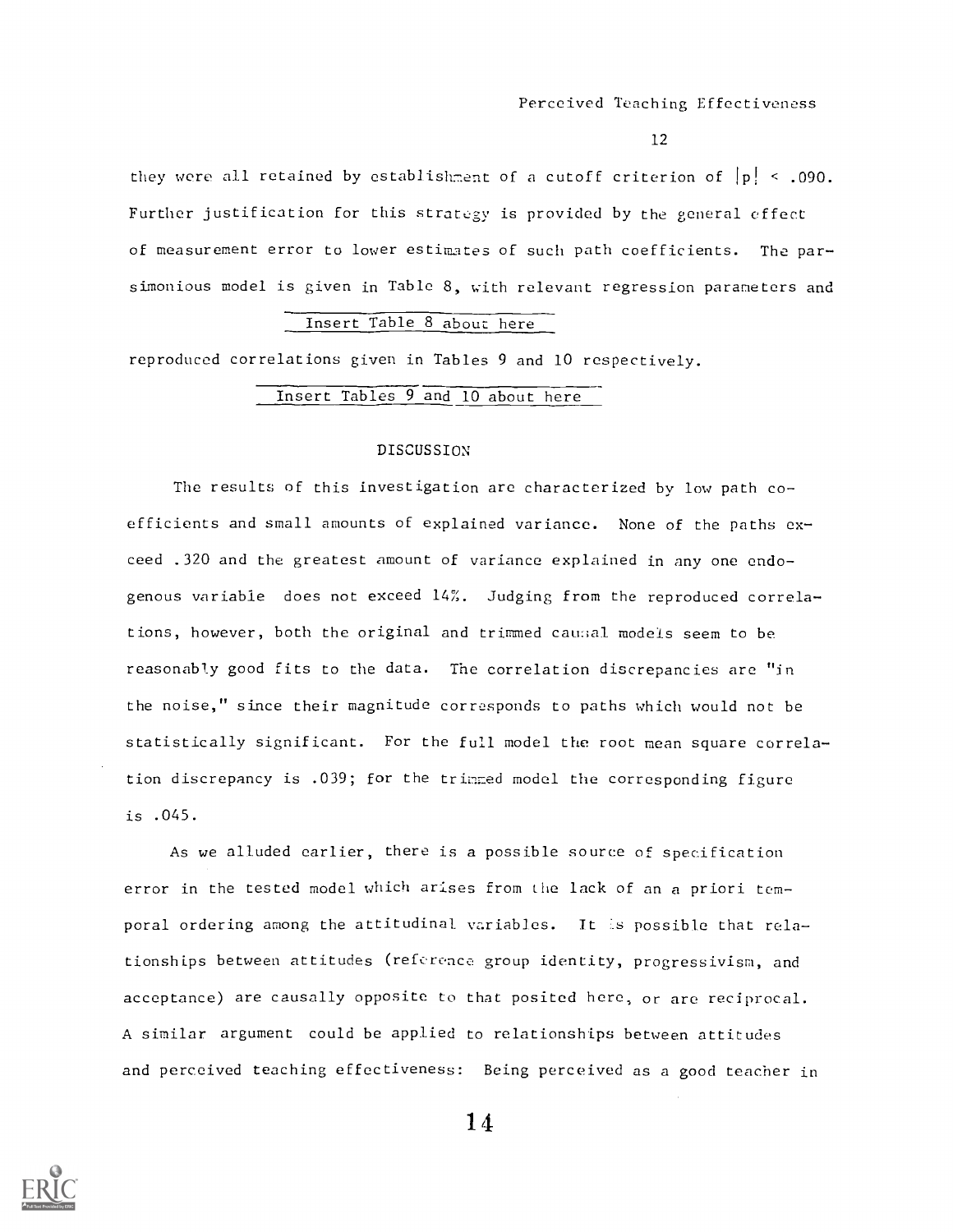a community college could cause an increase in acceptance of the community college concept. Also, disturbances acting on these variables may be correlated. These arguments suggest that it may prove profitable to test a nonrecursive model involving these variables. Unfortunately, we were not able to execute this additional analysis since appropriate instrumental variables were not assessed in the original survey.

The data appear to justify the hypothesized direct causal linkage between indicators of socialization experience and at least one variety of progressivism ("whole person"). Somewhat surprising, though, is the observed negative direct effect between community college teaching experience and "whole person" progressivism. These same socialization experience indicators are linked strongly to reference group identity; in this case all relations were in the direction anticipated. Moreover, there appears to be a direct relationship between reference group identity and acceptance of the community college concept.

Unfortunately, our model provides a poor explanation of "social consciousness" progressivism and perceived teaching effectiveness. If socialization experiences are indeed causes ef variation in "social consciousness" progressivism, then an inappropriate set of socialization experiences are included in the model. Perceived teaching effectiveness is found to be directly linked to acceptance of the community college concept, tenuously linked to "social consciousness" progressivism, and not at all directly linked to other quantities in the model. The variance in PTE explained by the model does seem to arise through a process in accord with the interactionist perspective--that is, indirectly, with attitude as an intervening variable--but this explained variance is quite small.

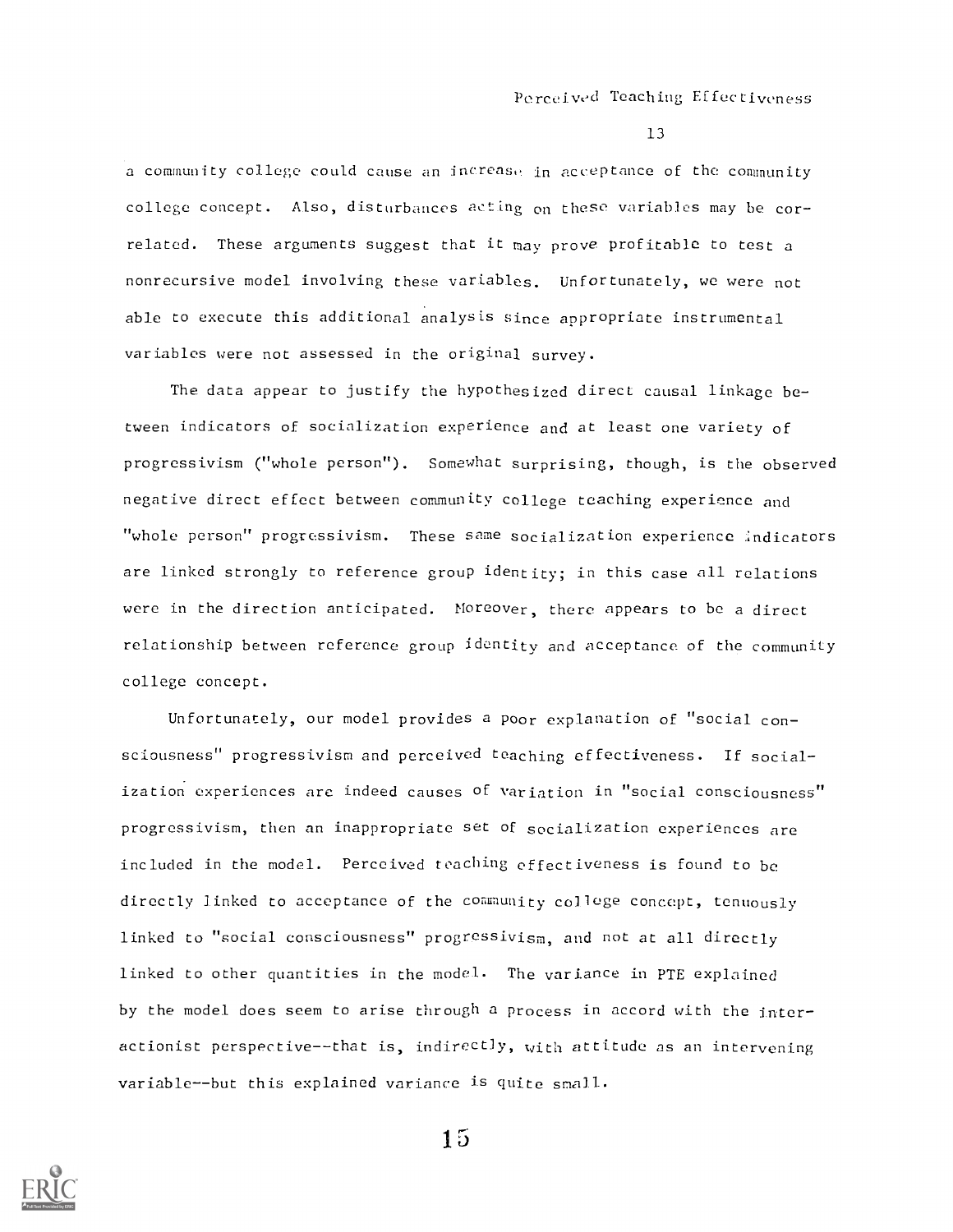If the interactionist perspective is to be supported as a theoretical explanation of perceived teaching effectiveness in community colleges, alternative attitudes and socialization experiences will have to account for a far greater amount of variance. Otherwise it will have to be assumed that other factors--perhaps the manner in which the teacher organizes courses or employs instructional media, perhaps the nature of the subject matter being presented, perhaps the varied orientations which students bring co their role-are the principal determinants of variation in teaching effectiveness. Of course, one must also question the validity of student evaluation as an indicator of effectiveness in education; however, there is some evidence to support a positive relationship between student perceptions of teacher effectiveness and actual cognitive, affective, sychomotor achievement (McKeachie, 1969:214)-

As noted in the introduction, there have been several studies dealing with the acceptance of the community college concept, educational orientation  $\;$ with the acceptance of the community college concept, educational orientation<br>of faculty, and reference group of fa<sub>nulty.</sub> None, however, have simultaneously addressed the relationship of these variables to teaching effectiveness in the community college setting. In the absence of further research on this question, we must conclude that the socialization experiences and educational orientations assessed in this study (and generally used by administrators) are not appropriate as objective criteria for faculty selection policies in the community college. Further exploration is needed both to validate the findings of this study and to isolate other variables (such as the use of particular instructional technologies and the effects of students' role orientation) which might be reliable correlates of effectiveness in the classroom. This exploration should also assist in the effort to develop objective and measurable criteria upon which rational personnel policy decisions may be based.

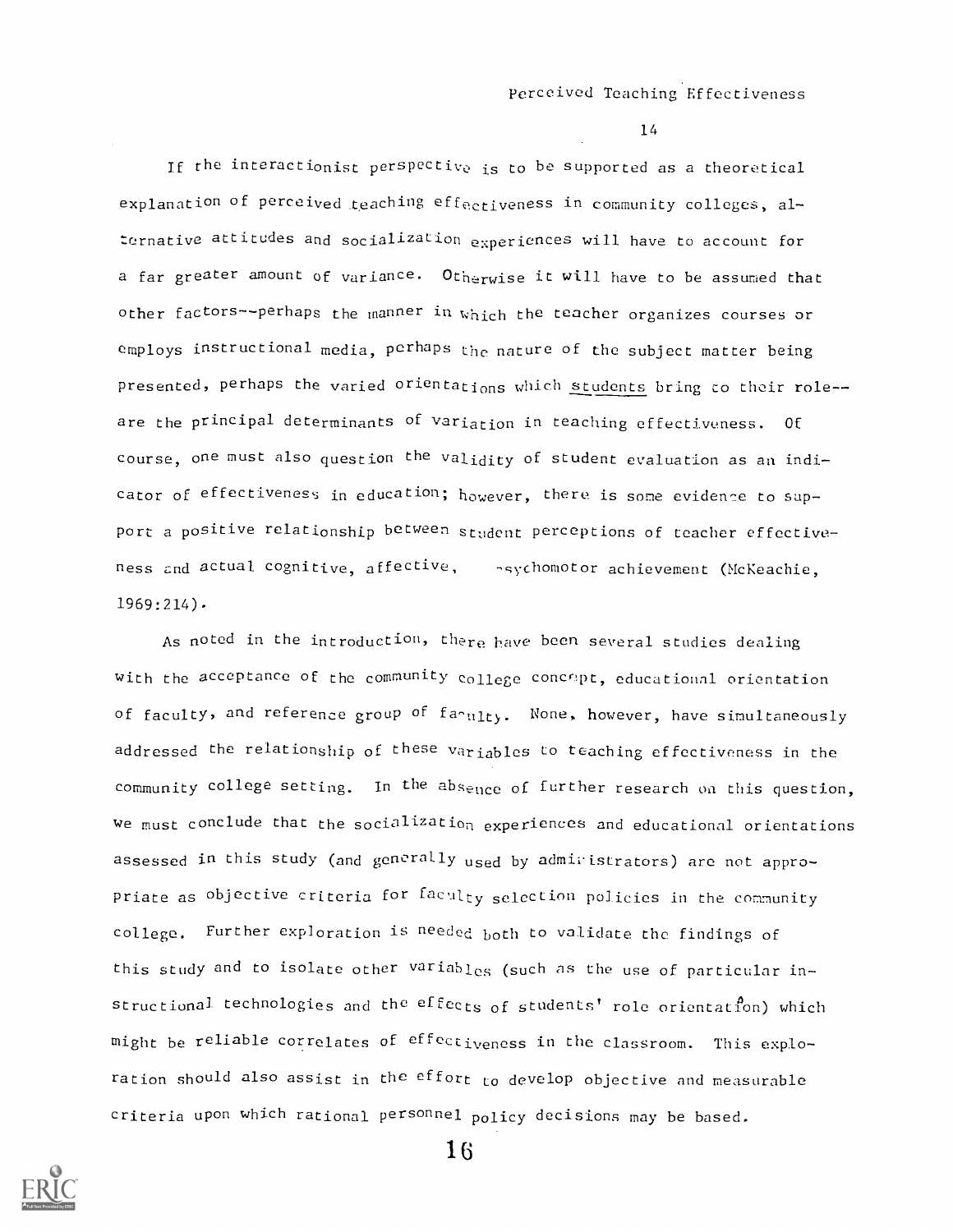# References

Blocker, C.E., R.H. Plummer, and R.C. Richardson

1965 The Two Year College: A Social Synthesis. New York: Wiley.

Cohen, A.M., and Associates

1971 A Constant Variable. San Francisco: Jossey-Bass.

- Friedman, N.S.
	- 1967 "Career stages and organizational role decisions of teachers in two public junior colleges." Sociology of Education 40:231-245.

Garrison, R.H.

- 1963 "Teaching as counseling." Junior College Journal 34:12-15.
- 1966 "Professional and philosophical attitudes." Junior College Journal  $36(6)$ :16-10.

Gleazer, E.J., Jr.

- 1967 "Preparation of junior college teachers." Educational Record 48:147-152.
- Heise, D.R.

1975 Causal Analysis. New York: Wiley-Interscience.

Heise, D.R., and G.W. Bohrnstedt

1970 "Validity, invalidity, and reliability. In E.F. Borgatta and G.W. Bohrnstedt (Eds.), Sociological Methodology. San Francisco: Jossey Bass.

# Hill, M.

1975 The relationship between socialization experience, reference group identity, and attitudes of community college faculty (Doctoral dissertation, Pennsylvania State University).

# Kerlinger, F.N.

1958 "Progressivism and traditionalism: basic factors of educational attitudes." Journal of Social Psychology  $48:111-135$ . 17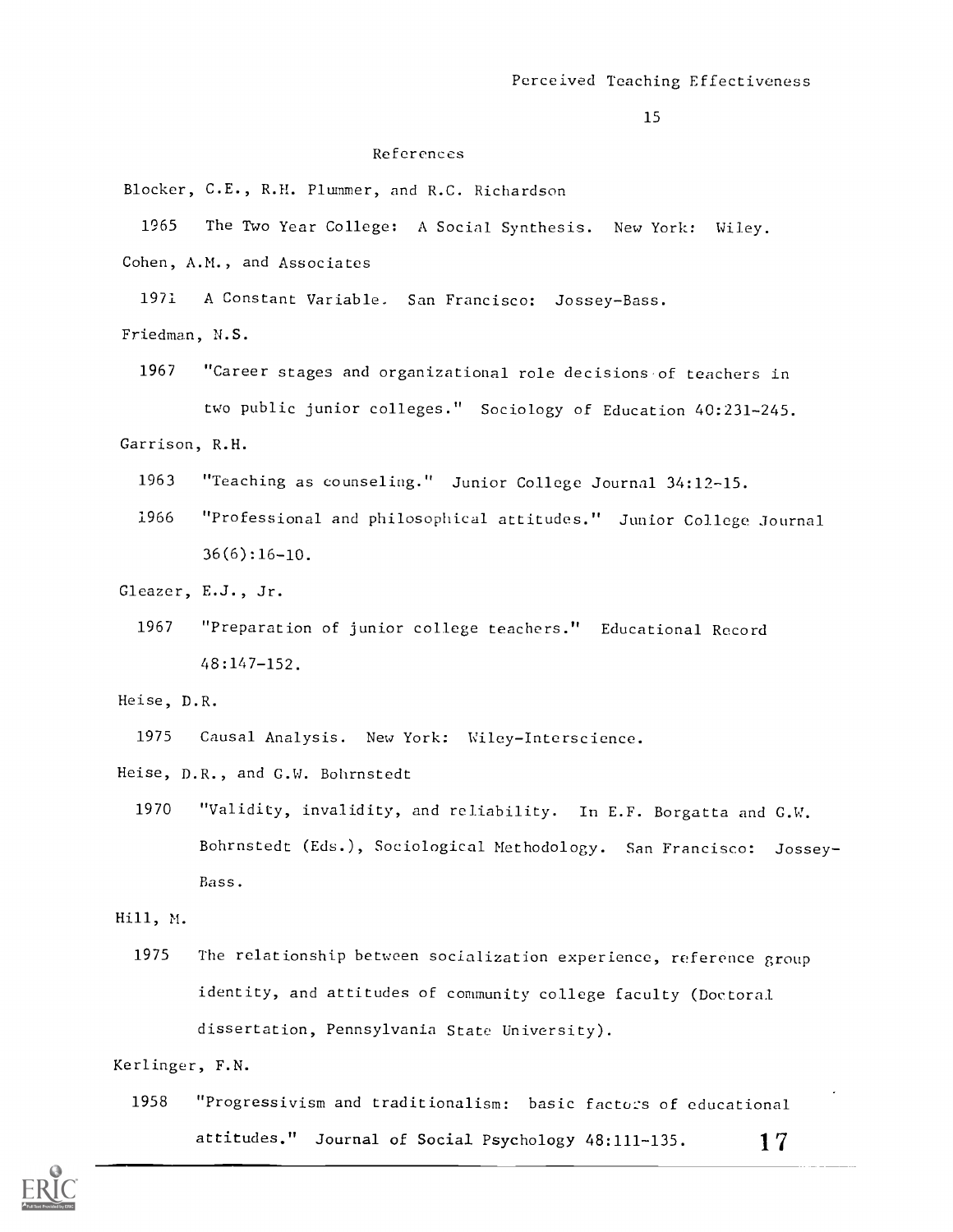Leslie, L.L.

1973 "Acceptance of the community college philosophy among faculty of two-year institutions." Educational Administrative Quarterly 9:50-62.

Lipscomb, W.P., Jr.

1965 An analysis of faculty attitudes in relation to the stated role of Mississippi public junior colleges (Doctoral dissertation, University of Southern Mississippi).

Manis G., and B.N. Meltzer (Eds.)

1967 Symbolic Interaction: a Reader in Social Psychology. Boston: Allyn and Bacon.

McKeachie, W.J.

1969 Teaching Tips. Lexingtcn, Massachusetts: D.C. Heath. McKeefery, W.J.

1959 "Some observations of effective teaching." Collegiate News and Views 12(3):1-4.

Mead, G.H.

1934 Mind, Self and Society. Chicago: University of Chicago. Medsker, L.L.

1960 The Junior College: Progress and Prospect. New York: McGraw-Hill. Medsker, L.L.,and D. Tillery

1971 Breaking the Access Barriers: a Profile of the Community College New York: McGraw-Hill.

Monroe, C.R.

1973 Profile of the Community College. San Francisco: Jossey-Bass.

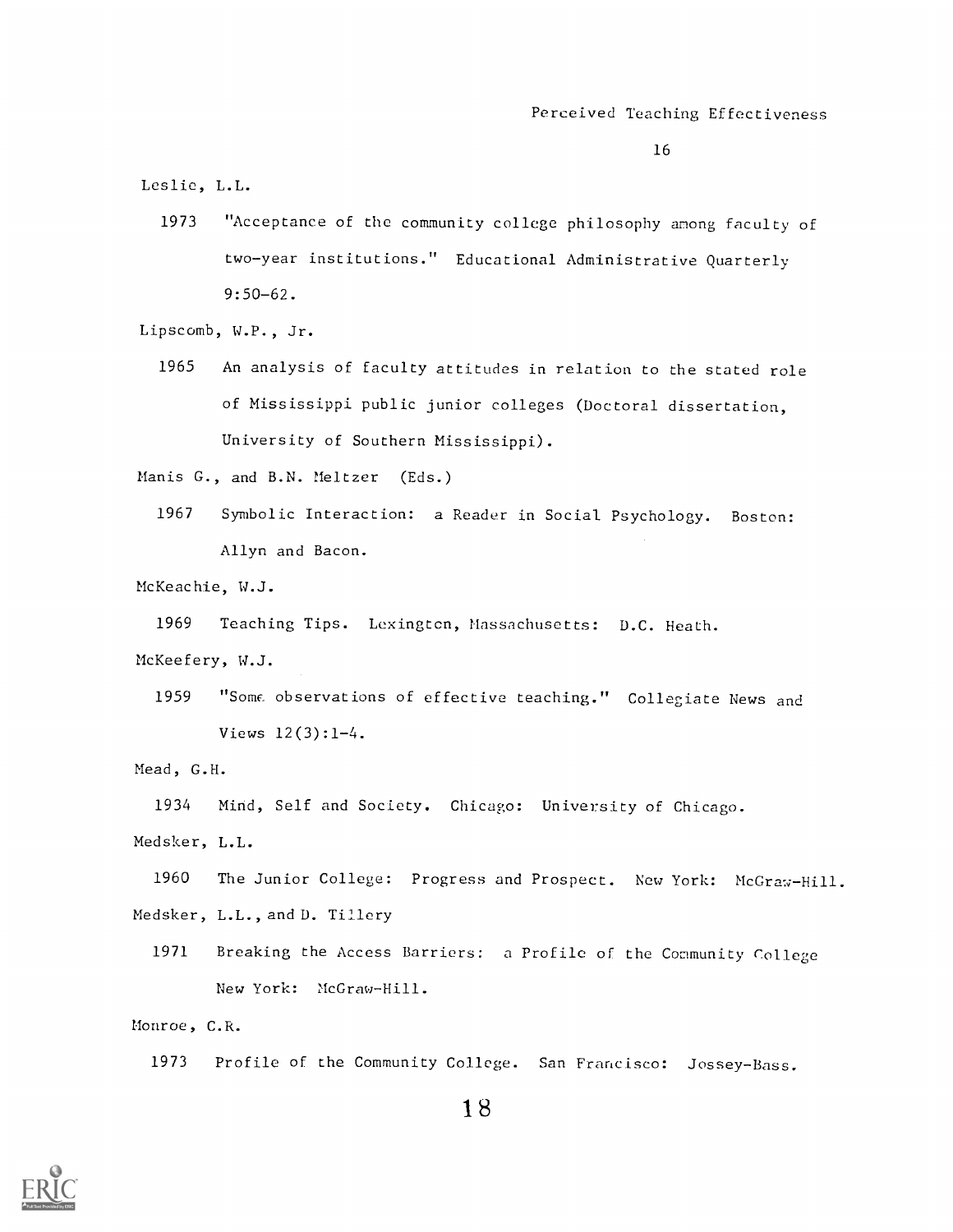Morrison, J.L.

1972 "Socialization experience, role orientation, and faculty acceptance of the comprehensive community junior college concept." Review of Educational Research 42:573-588.

O'Banion, T.

1972 Teachers for Tomorrow. Tucson: University of Arizona Press. Pyle, G.B.

1968 "Teaching and teacher responsibility." Junior College Journal 38 (March) :49-50.

Roy, A.D.

1973 "What is a student-oriented teacher?" Junior College Journal 44(3) :39.

Sibutani, T.

1961 Society and Personality. Englewood, Cliffs, N.J.: Prentice-"all. Smith, K.W.

1974 "Forming composite scales and estimating their validity through factor analysis." Social Forces 53:168-180.

South, J.D.

1975 The relationship of instructor role orientation and perceived teaching effectiveness (Doctoral dissertation, Pennsylvania state University).

Strauss, A. (Ed.)

1956 George Herbert Mead on Social Psychology. Chicago: University of Chicago.

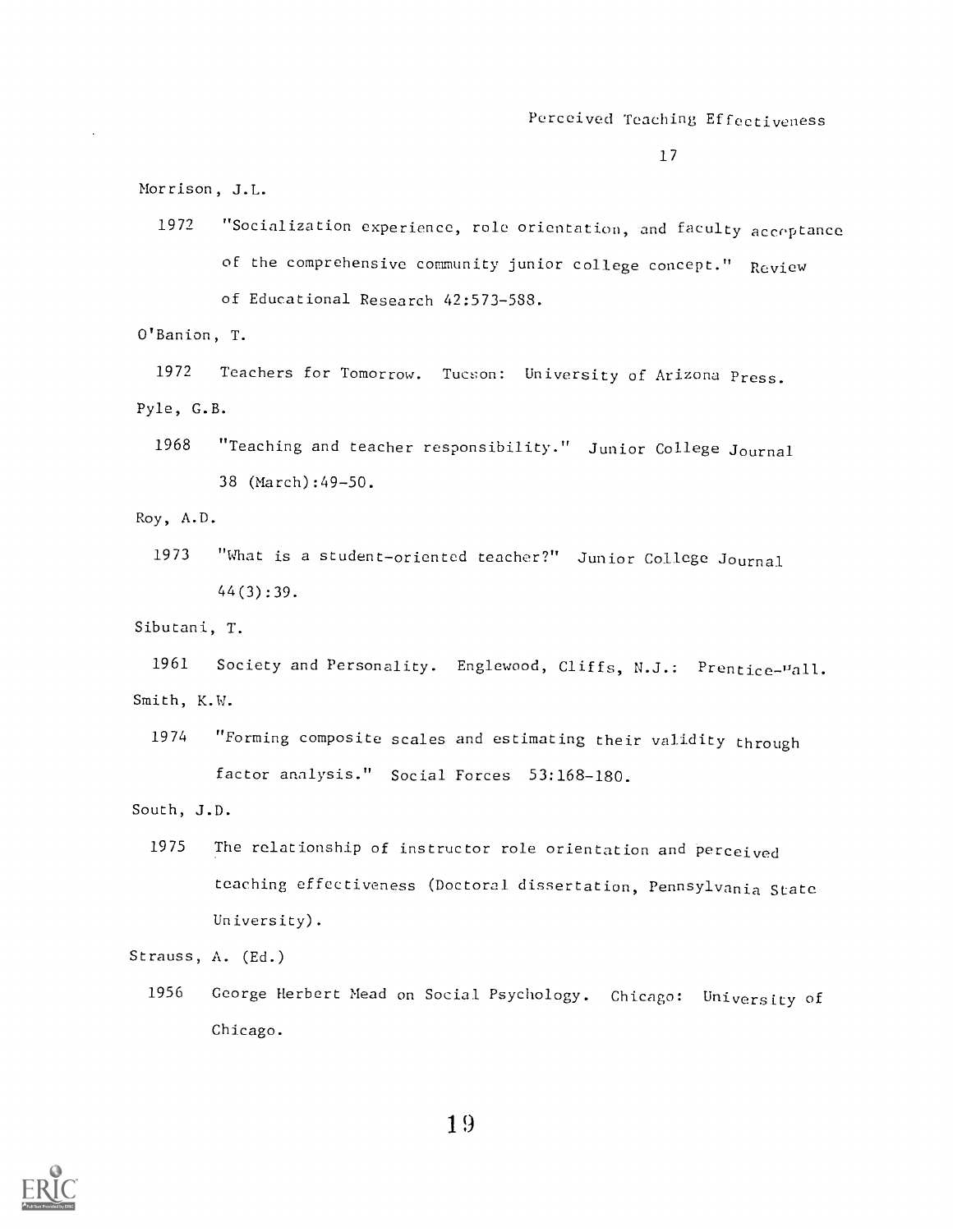#### Footnotes

<sup>1</sup> In many states over half of all undergraduates enrolled in lower division programs of American colleges and universities are enrolled in public two-year colleges, a condition that is predicted to hold nationally by 1980.

 $2$ There was a lack of cooperation at one campus of one of the colleges, resulting in a 13% return ratio. This campus is not, therefore, included in this analysis.

3This data was originally collected for two dissertations directed by the first author. See Hill (1975) and South (1975) for a more detailed description of the instrumentation, its validation, and data collection procedures.

<sup>4</sup>The random selection of full classes constitutes a type of cluster sampling scheme, which generally inflates variance but does not introduce systematic error.

5 These indicators represent a composite of Kerlinger's (1958) Progres sive Scale and Morrison's (1972) Role Orientation Scale.

 $^{\sf 6}$ Eigenvalues for these factors were 3.21 and  $1.54$  respectively. Reliability  $(\Omega)$ , validity  $(\rho)$  and invalidity ( $\Psi$ ) (see Heise and Bohrnstedt, 1970) were, for factor 1:  $\Omega = .7379$ ,  $\rho = .8522$ ,  $\gamma^2 = .0016$ ; and for factor 2:  $\Omega$ = .6866,  $\rho$  = .8211,  $\psi^2$  = .0123 using the "optimal" weightings obtained by multiple regression (Smith, 1974) to produce factor scores.

 $7$ Reliability (2) and validity (p) using optimum weightings were:  $\Omega = .8159$ ,  $p = .9033$ .

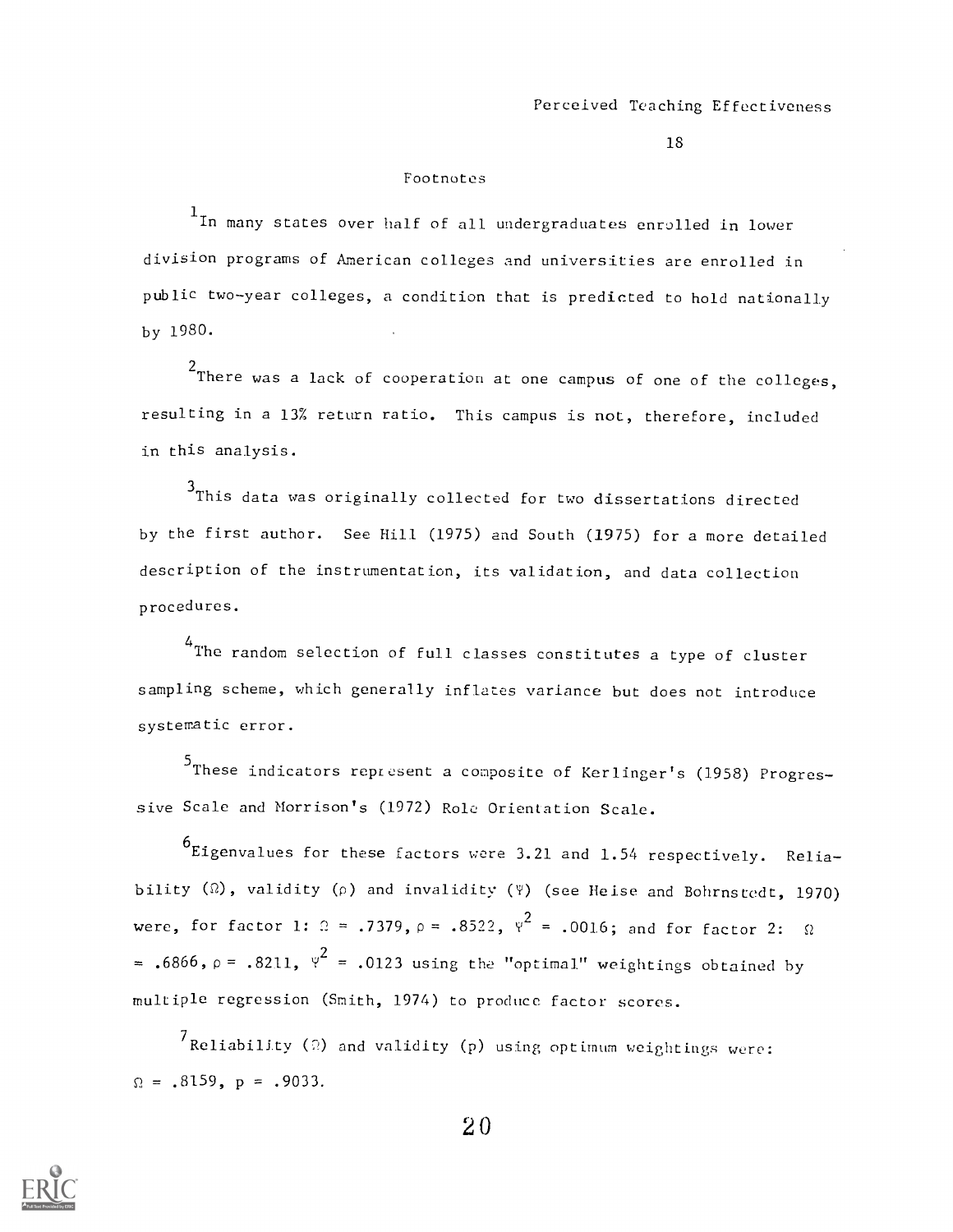$^8$ Reliability (Ω) and validity (p) using optimum weightings were:  $\Omega = .9592$ ,  $p = .9805$ .

9 The non-zero correlation between the two progressivism factors is attributable to the multiple regression method used to compute factor scores. This method maximizes reliability and validity but produces correlated scores on variables originally generated as orthogonal.

10 However, for the reference group identity variable some investigation was necessary to arrive at this conclusion. Since reference group identity is dichotmous, a highly skewed distribution on the sample data (85% or more subjects on one level) could violate the homoskedasticity assumption to an extent which would bias the analytical results. Examination of the sample data reveals that the distribution is not sufficiently skewed to conclude that this assumption was violated because 68.4% of our sample prefers to work at a community college (the 95% confidence interval for the population is 61.2%-75.6%).

 $^{11}$ The REPRO program was developed by Richard Rockwell of the Department of Sociology, University of North C, alina at Chapel Hill.

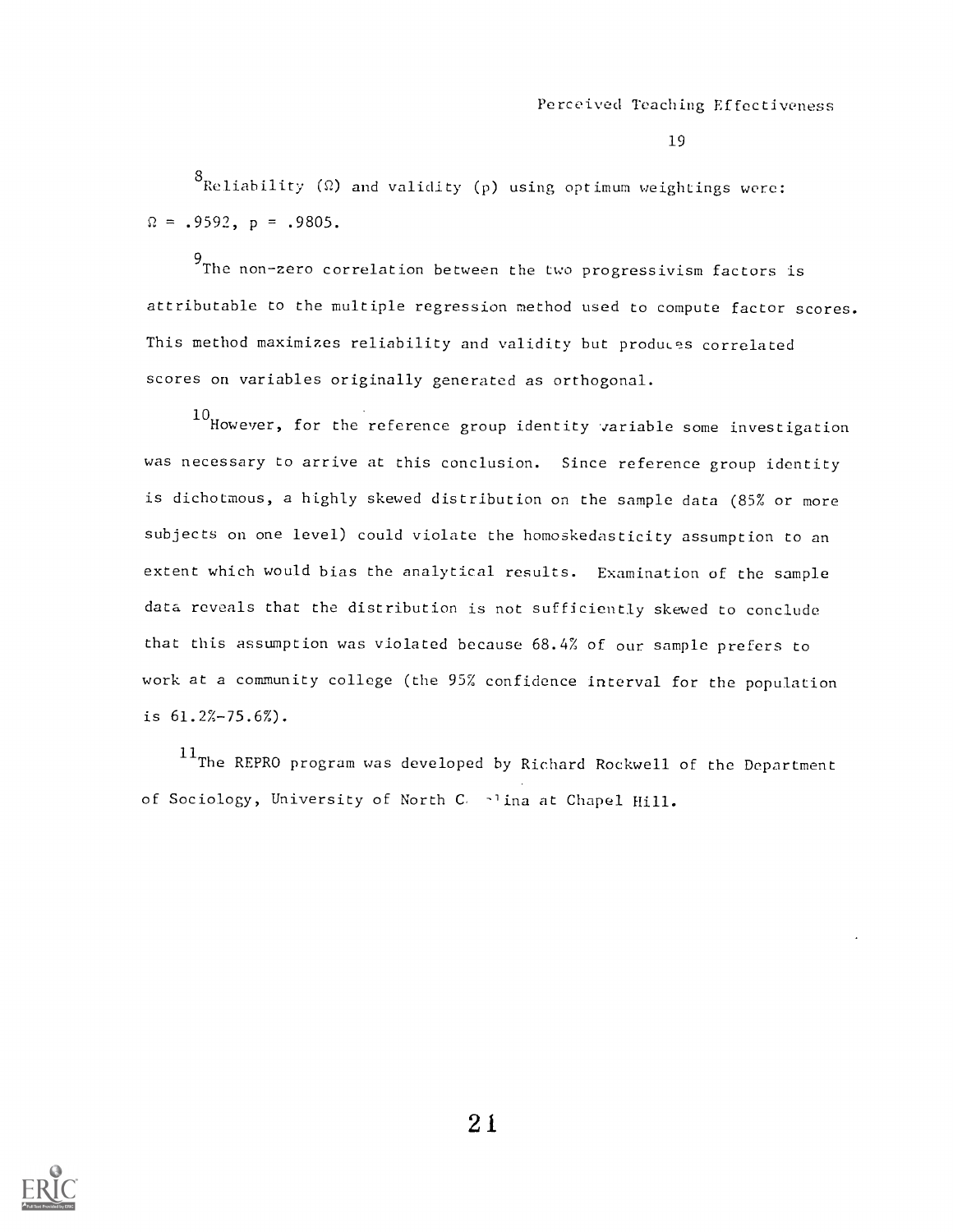20

## Table 1

Items Comprising the Progressivism Scale<sup>a</sup>

- 1. The healthy interaction of students with one another is just as important as the learning of subject matter.
- 2. It is more important that the student learn to approach and solve problems than it is for him to master the subject matter or the curriculum.
- 3. Education and educational institutions should be sources of new social ideas.
- 4. The learning of proper attitudes is often more important than the learning of subject matter.
- 5. Learning experiences organized around life experience rather than around subject matter are desirable.
- 6. Faculty should consider the social and emotional development of students as important as their academic development.
- 7. Learning is experimental. The student should be taught to test alternatives before accepting any of them.
- B. The community college should take an active part in stimulating social change.
- ?. Instructors should encourage students to study and criticize our own and other economic and social systems.
- ). Students should be encouraged to examine all problems including religious, economic, and social ones in a critical and objective fashion.
- L. Manual and physical skills development are as important to a person's growth as is intellectual development.

<sup>4</sup>These items are modified from Kerlinger's (1956) Educational Scale VII Ind Morrison's (1972) Role Orientation Scale.

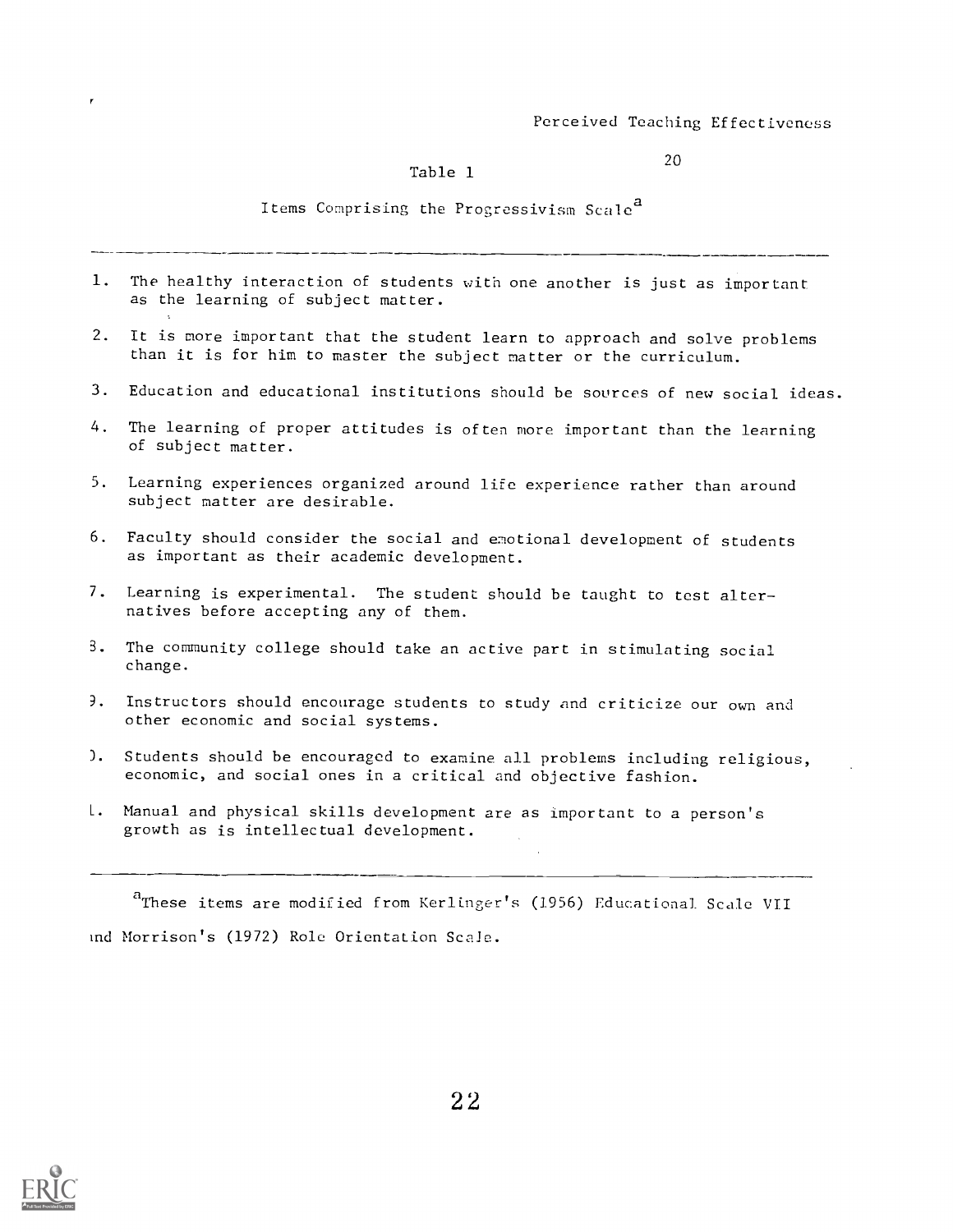# Table 2

Items Comprising the Acceptance Scale<sup>4</sup>

- 1. The scholastic entrance requirements of community colleges are too low.
- 2. Too many faculty members allow sub-marginal s\_udents to pass their courses.
- 3. There tends to be too much stress in the community college on quantity of students and not enough on quality of students.
- 4. Remedial courses in areas such as mathematics, English, etc. should play an important role in enabling the community college to meet its responsilities.
- 5. Cosmetology, welding, nurses aiding, etc. have a significant place in the curricular offerings of the community college.
- 6. The community college tends to be too much like a high school.
- 7. The transfer program should be the most important program in the institution.
- 8. Personal and career counseling of students by faculty should constitute an important part of the program of community colleges.
- 9. Our administrative staff is overly concerned with student retention rate.
- 10. In determining college course offerings, the community college should be responsive to the specific educational needs of the community.

<sup>a</sup>These items are modified from Morrison's (1972) Acceptance of the Community College Concept Scale.



 $\ddot{\phantom{a}}$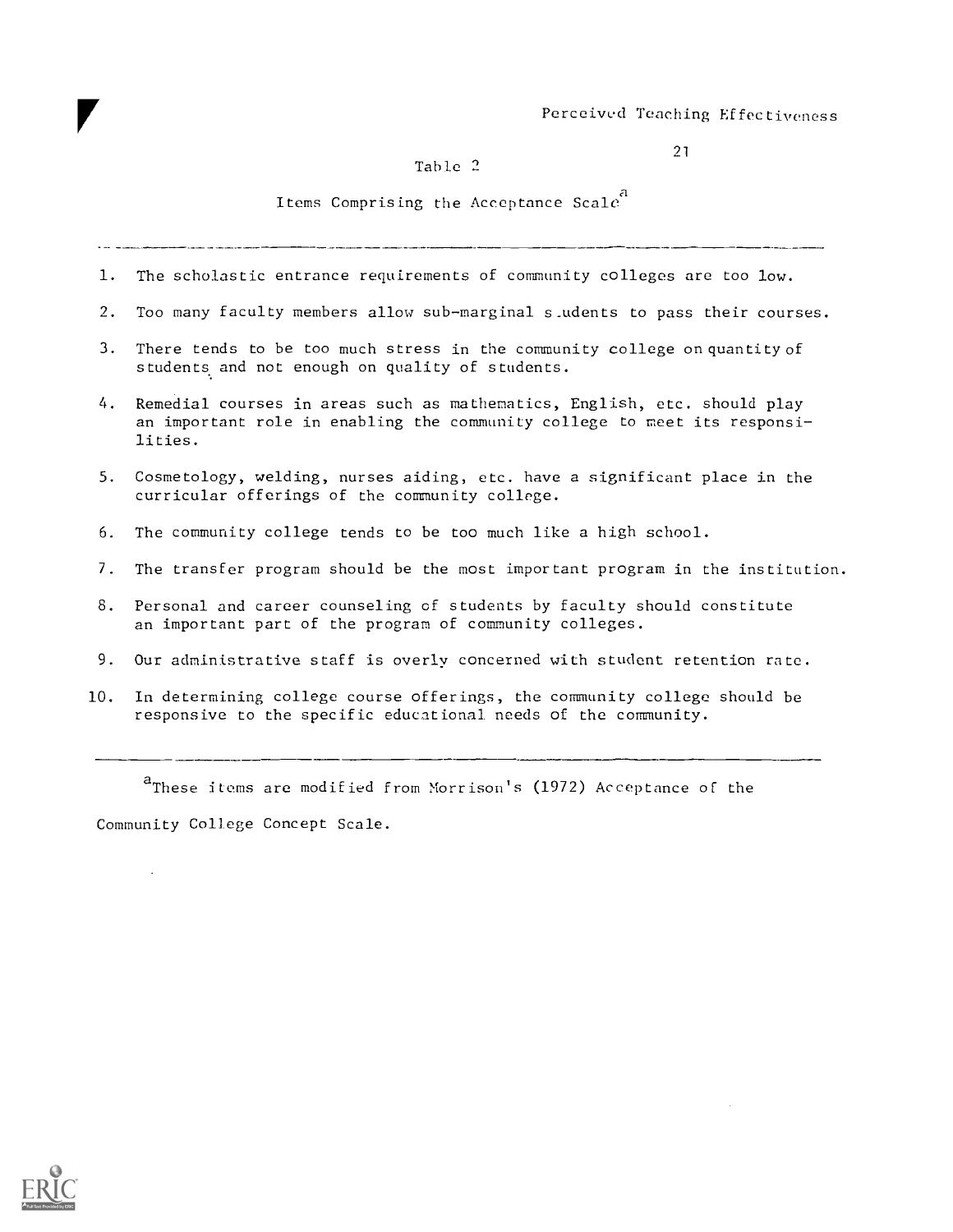#### Table 3

 $22$ 

Items Comprising the Perceived Teaching Effectiveness Scale<sup>a</sup>

1. Is the instructor actively helpful when you have difficulty? 2. Is the instructor sensitive to student's feelings and problems? 3. Does the instructor increase your interest in the subject? 4. Does the instructor make students feel free to ask questions, disagree and express their ideas? 5. Is the instructor fair in his dealings with the student? 6. Does the instructor display sufficient knowledge of his subject? 7. Does the instructor clarify the material for the class? 8. Does the instructor respect students? 9. Does the instructor tell students when they have done particularly well? 10. Is the instructor prepared for class? 11. Does the instructor distinguish between his opinion and facts? 12. Are the instructor's directions clear? 13. Does the instructor stimulate thinking? 14. Has the instructor helped you make the material sufficiently relevant to your needs and goals?

 $a$ <sup>a</sup> This scale is a slightly modified version of a student evaluation of faculty questionnaire developed at Harrisburg Area Community College.

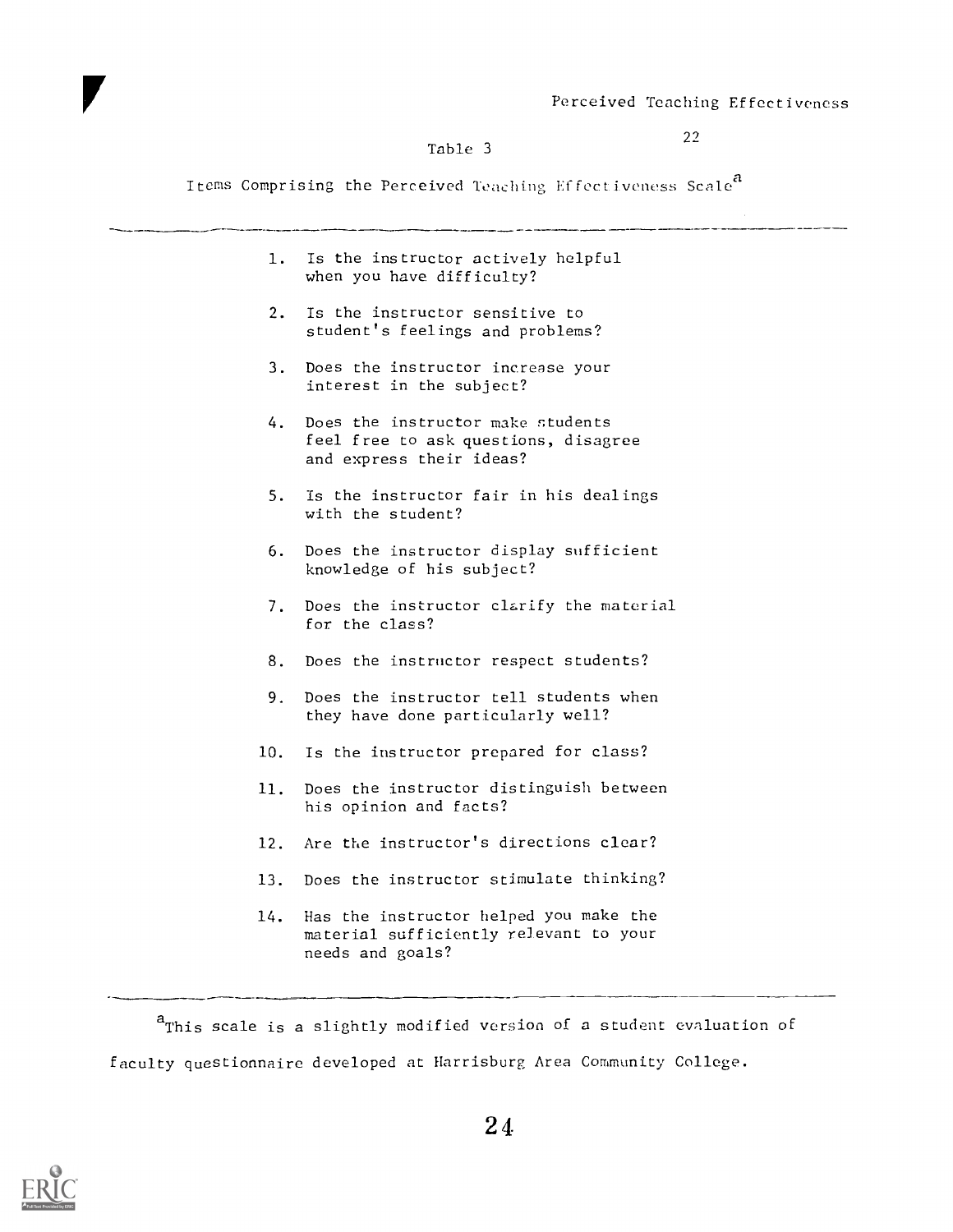# Table 4

# Pearson Product-Noment Correlations

| X <sub>1</sub>   | 1.000    |                |          |          |           |                |          |       |
|------------------|----------|----------------|----------|----------|-----------|----------------|----------|-------|
| $X_{2}$          | .2718    | 1.000          |          |          |           |                |          |       |
| $X_{3}$          | .1422    | .2657          | 1.000    |          |           |                |          |       |
| $X_{\mu}$        | .2200    | .1784          | $-.1582$ | 1.000    |           | $\ddot{\cdot}$ |          |       |
| $X$ <sub>5</sub> | $-.0791$ | .0224          | .0692    | $-.0624$ | 1.000     |                |          |       |
| $X$ <sub>6</sub> | $-.2180$ | .1374          | $-.1131$ | .0910    | .1370     | 1.000          |          |       |
| $X_7$            | .0138    | .0706          | .0180    | .3112    | .1445     | .1567          | 1.000    |       |
| $X_{8}$          | $-.0398$ | .0049          | .0171    | .1605    | $-.0610$  | .0709          | .1717    | 1.000 |
|                  | $\ge 1$  | X <sub>2</sub> | $X_3$    | $X\cup$  | $\rm X$ 5 | $\rm X$ 6      | $\chi$ 7 | X8    |

- $X_2$  = Graduate Courses in Education
- 
- $x_3$  = Highest Academic Degree  $x_7$  = Acce

 $\ddot{\phantom{a}}$ 

 $x_4$  = Reference Group Identity  $x_8$  = PTE

 $_2$  = Graduate Courses in Education  $X_{6}$  = "Whole Person" Progressivism  $X_7$  = Acceptance of Comm. College Concept  $8 = PTE$ 

 $V_i$  is disturbance on  $X_i$ 

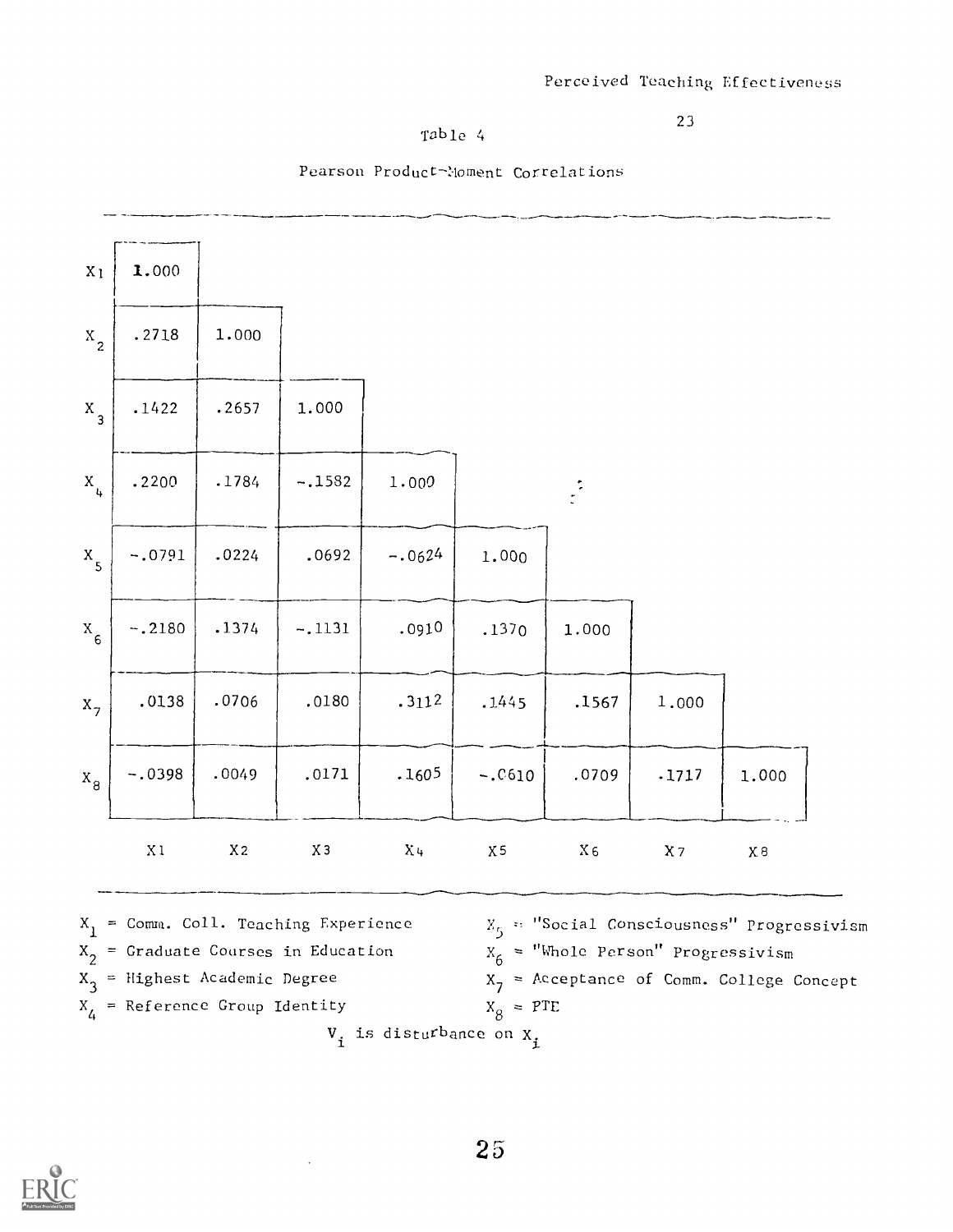

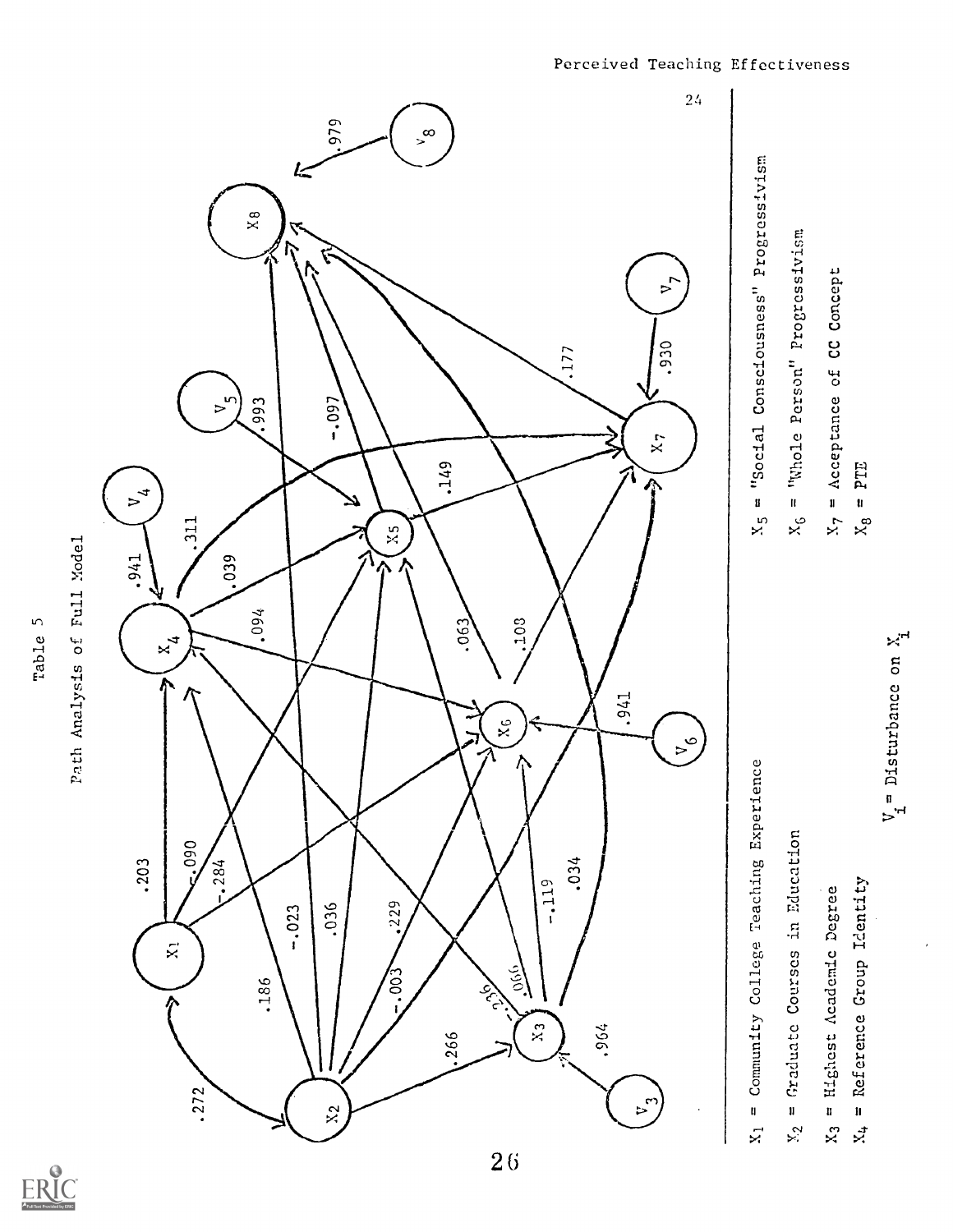|                                                |                   |      |                       |          |          |               |                       |          |          | 25   |                   |      |                  |
|------------------------------------------------|-------------------|------|-----------------------|----------|----------|---------------|-----------------------|----------|----------|------|-------------------|------|------------------|
|                                                |                   |      | $R^{2}(x_{7}) = .135$ |          |          |               | $R^{2}(x_{8}) = .041$ |          |          |      |                   |      |                  |
| stangard<br>$\dot{L}_{\rm q}$                  | .052              | .143 | .077                  | .812     | .062     | .137          | .089                  | .094     | .084     |      |                   |      |                  |
| $\beta_{i,j}$                                  | $-.003$           | .311 | .149                  | .108     | $-.023$  | .034          | $-0.097$              | .063     | .177     |      |                   |      |                  |
| tr.<br>a                                       | $-.002$           | .603 | .158                  | .119     | $-0.018$ | .058          | $-1111$               | .075     | $-0.191$ |      |                   |      |                  |
| $1, j$                                         | 7,2               | 7,4  | 7,5                   | 7,6      | 8,2      | $\frac{3}{1}$ | 8,5                   | 8,6      | 8,7      |      |                   |      |                  |
|                                                |                   |      |                       |          |          |               |                       |          |          |      |                   |      |                  |
|                                                | $R^2(x_3) = .071$ |      | $R^{2}(X_4) = .115$   |          |          |               | $R^2(x_5) = .015$     |          |          |      | $R^2(x_6) = .115$ |      |                  |
| standard<br>error<br>$\mathbf{r}_{\mathbf{q}}$ | .033              | .010 | .029                  | .062     | .020     | .056          | .123                  | .150     | .018     | .051 | .112              | .137 |                  |
| $\beta_{\dot{1}\dot{1}}$                       | .266              | .203 | .186                  | $-0.236$ | $-0.070$ | .036          | .066                  | $-0.038$ | $-.284$  | .229 | $-119$            | .094 |                  |
| $\mathbf{r}_{\mathbf{q}}$                      | .119              | .027 | .068                  | $-1.193$ | $-.022$  | .024          | .100                  | $-.071$  | $-.968$  | .148 | $-.171$           | .165 |                  |
| $\mathbf{1}, \mathbf{j}$                       | 3, 2              | 4.1  | 4, 2                  | 4, 3     | 5,1      | 5, 2          | 5,3                   | 5,4      | 6,1      | 6, 2 | 6.3               | 6, 4 | $\tilde{\bm{z}}$ |

Table 6<br>Regression Parameters for Full Model

 $\frac{1}{2}$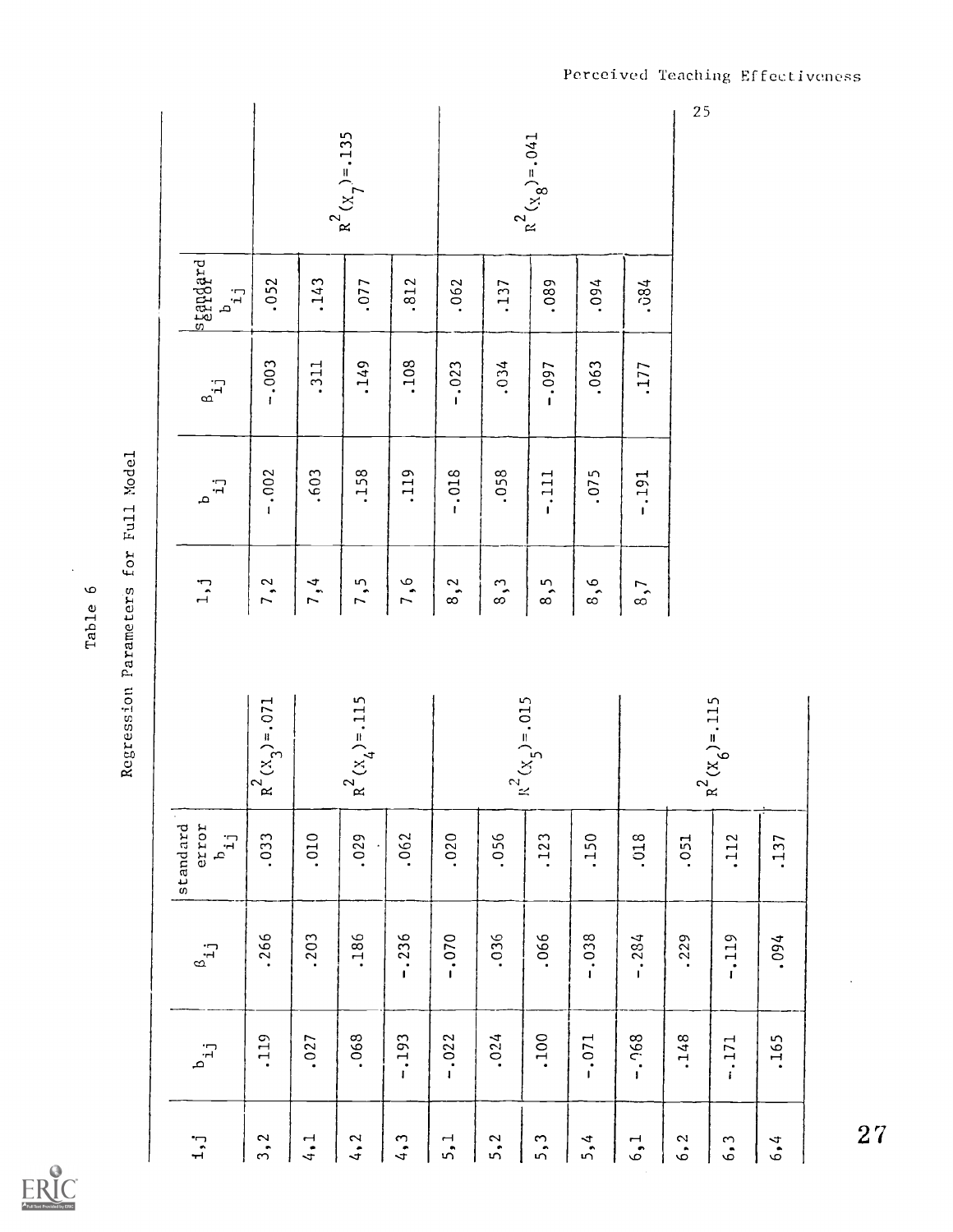$\bar{a}$ 

 $\cdot$ 

 $\pm$ 

# Table 7

 $\sim 10^{-10}$ 

-----

26

Reproduced and Observed Correlations--Full Model

|                | $X_{1}$  | $X_2$        | $X_3$    | $X_{4}$               | $X_5$    | $X_6$    | $X_7$    | $\mathbf{x}_8$ |                                                    |
|----------------|----------|--------------|----------|-----------------------|----------|----------|----------|----------------|----------------------------------------------------|
| $\mathbf{x}_1$ |          | $\pmb{\chi}$ | .0722    | .2362                 | $-.0736$ | $-.2081$ | .0391    | $-.0030$       |                                                    |
| $X_2$          | .2718    |              | .2657    | .1785                 | .0253    | .1374    | .0710    | .0048          |                                                    |
| $X_3$          | .1422    | .2657        |          | $-.1724$              | .0769    | $-.0946$ | $-.0533$ | .0050          | Reproduced<br>$\ddot{\phantom{1}}$<br>Correlations |
| $X_{4}$        | .2200    | .1784        | $-.1582$ |                       | $-.0624$ | .0880    | .3109    | .0566          |                                                    |
| $X_5$          | $-.0791$ | .0224        | .0692    | $\left[-.0624\right]$ |          | .0117    | .1310    | $-.0712$       |                                                    |
| $X_6$          | $-.2180$ | .1374        | $-.1131$ | .0910                 | .1370    |          | .1371    | .0802          |                                                    |
| $X_{7}$        | .0138    | .0706        | .0180    | .3112                 | .1445    | .1567    |          | .1693          |                                                    |
| $X_{S}$        | $-.0398$ | .0049        | .0171    | .1605                 | $-.0610$ | .0709    | .1717    |                |                                                    |

 $\hat{\mathcal{T}}$ Observed Correlations

 $\bar{z}$ 

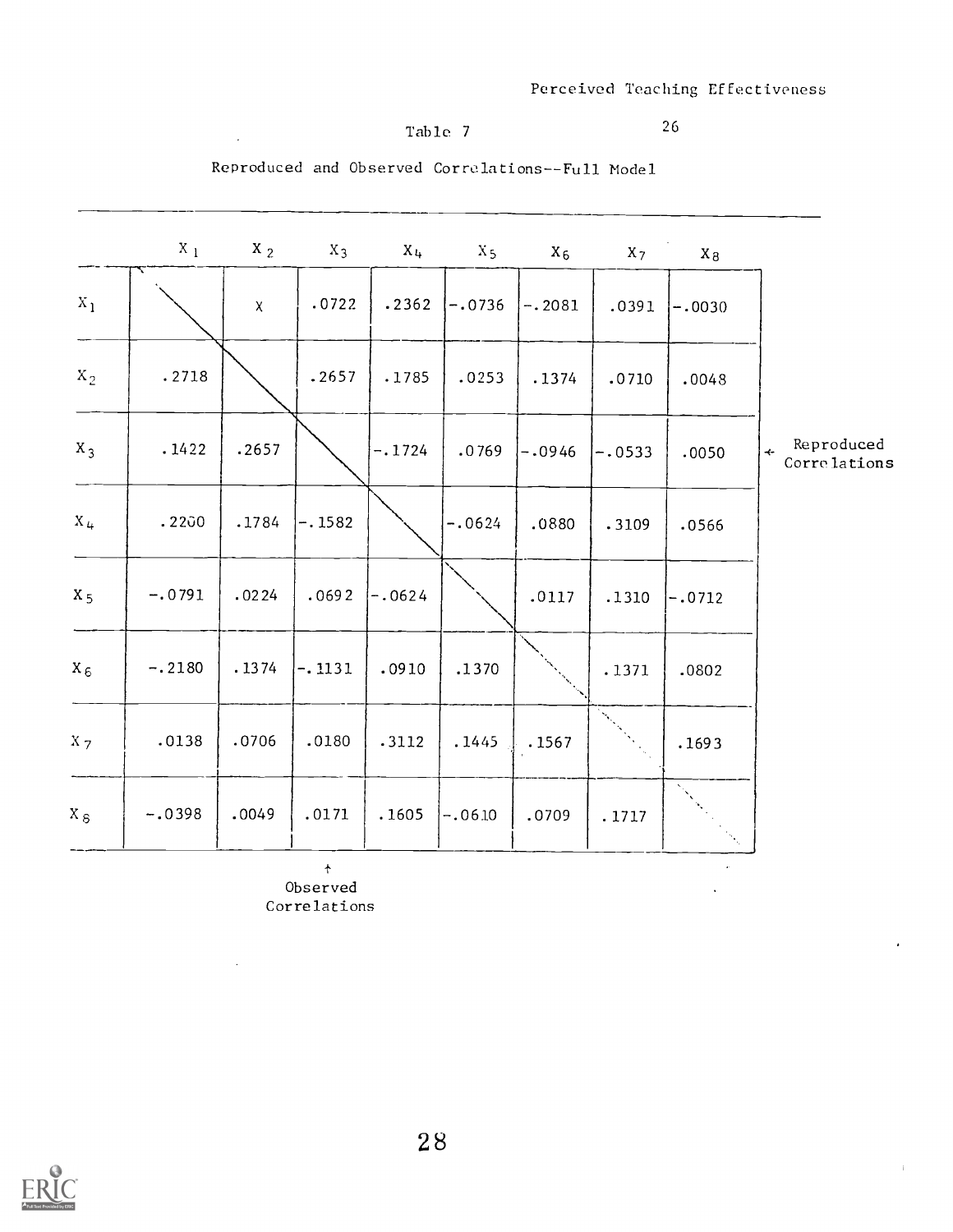

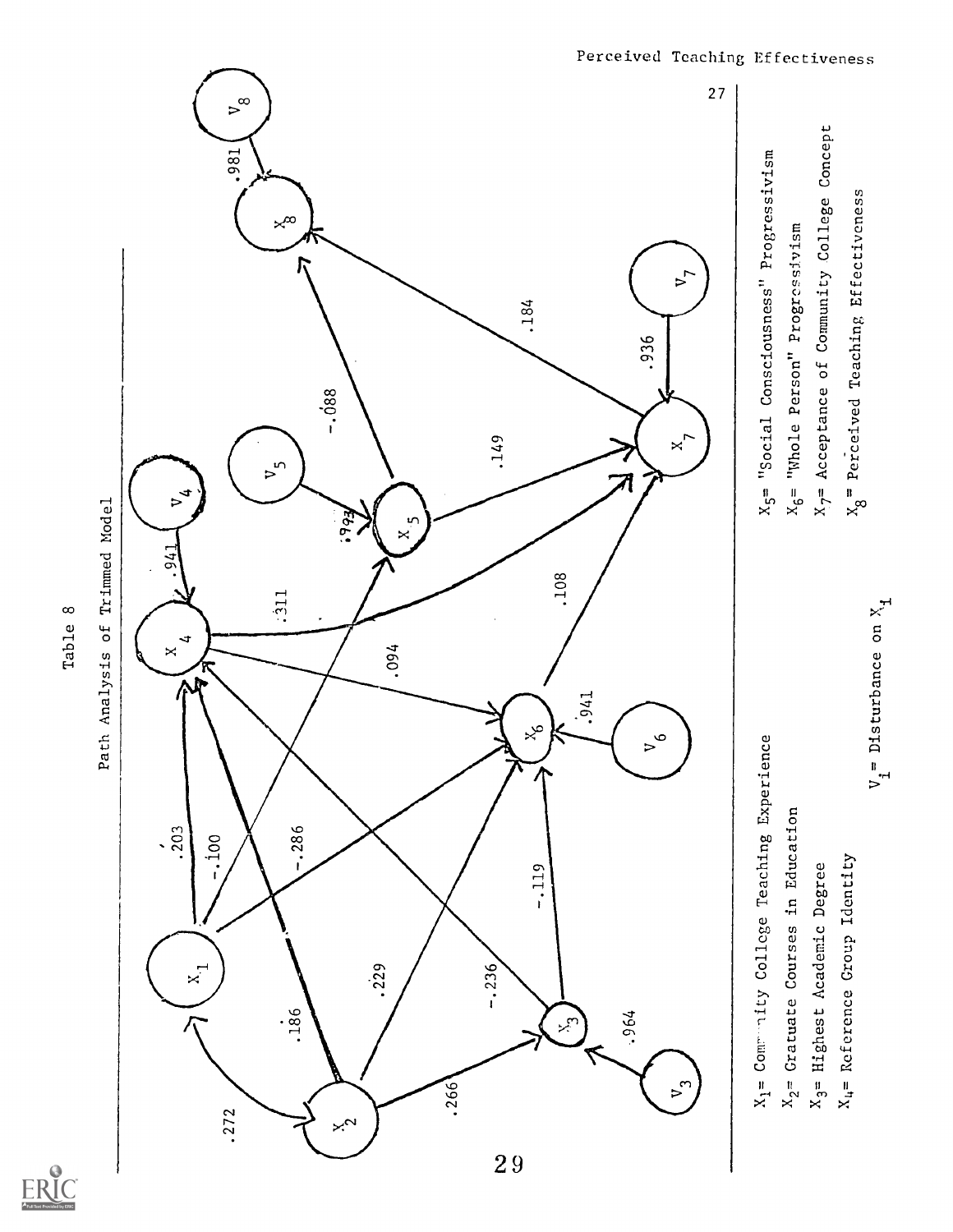$\sim$ 

98

Table 9

l,

| (i,j)  | $\mathbf{b}_{\mathtt{i}\mathtt{j}}$ | $\mathbf{s}_{ij}$ | standard<br>Error<br>$b_{i,j}$ |                                |
|--------|-------------------------------------|-------------------|--------------------------------|--------------------------------|
| (5,1)  | $-.020$                             | $-.079$           | .019                           | $R^2(x_5) = .006$              |
| (7, 4) | .602                                | .311              | .140                           |                                |
| (7, 5) | .158                                | .149              | .077                           | $R^2$ (X <sub>7</sub> ) = .135 |
| (7, 6) | .119                                | .108              | .080                           |                                |
| (8, 5) | .100                                | .088              | .087                           |                                |
| (8, 7) | .200                                | .184              | .083                           | $R^{2}(x_{8}) = .037$          |
|        |                                     |                   |                                |                                |

Regression Parameters for Trimmed Model

 $\frac{a}{b}$  ariables 3, 4, & 6, the parameters are identical to those given in Table 5a for the full model.

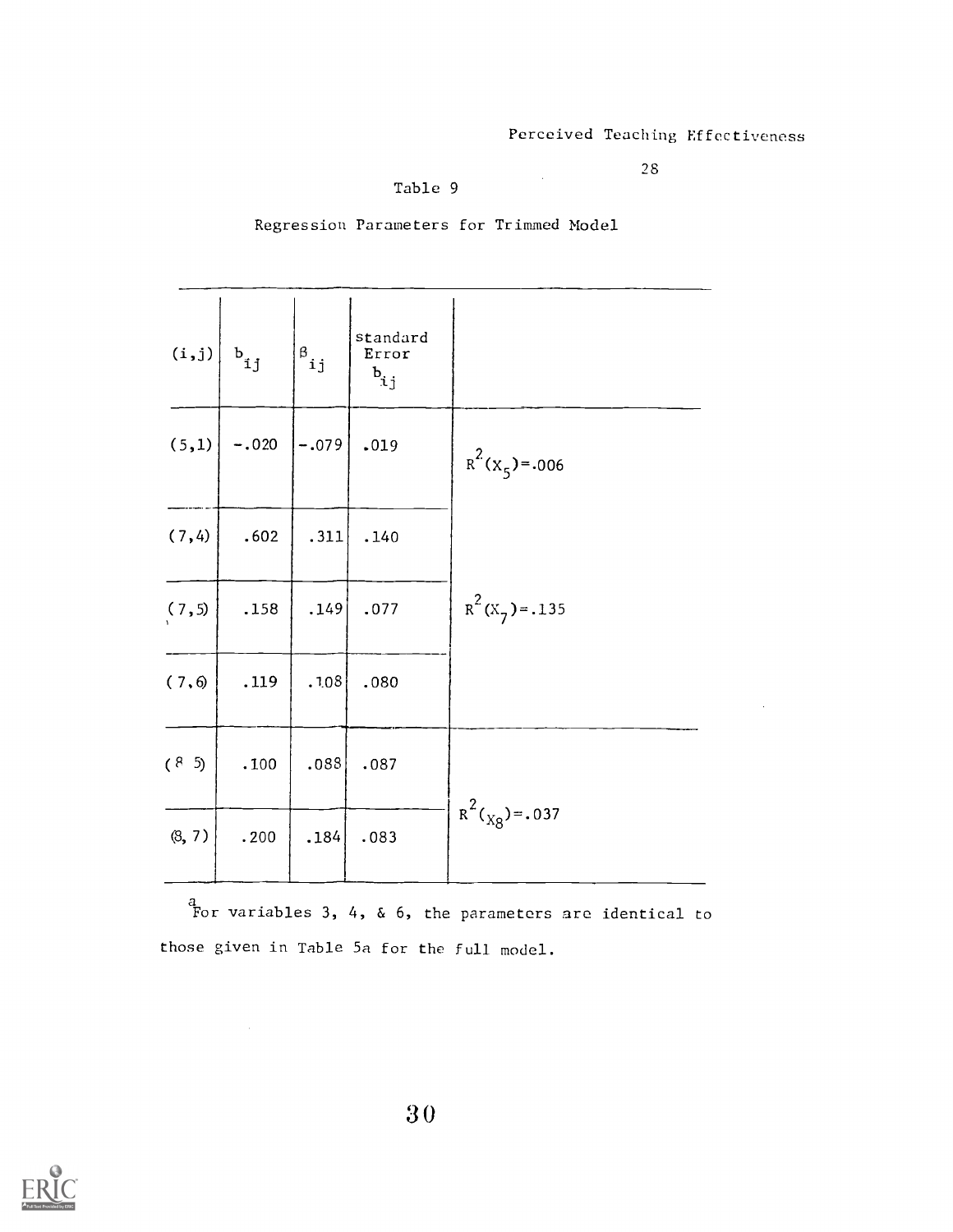# $Table 10$

# 29

# Reproduced and Observed Correlations--Trimmed Model

|                             | $X_{1}$  |              |          |          | $X_2$ $X_3$ $X_4$ $X_5$ $X_6$ $X_7$ |          |          | $X_{8}$  |                              |
|-----------------------------|----------|--------------|----------|----------|-------------------------------------|----------|----------|----------|------------------------------|
| $\mathbf{x}_{_1}$           |          | $\pmb{\chi}$ | .0722    | .2362    | $-.0977$                            | $-.2081$ | .0363    | .0153    |                              |
| $X_{2}$                     | .2718    |              | .2657    | .1785    | $-.0266$                            | .1374    | .0663    | .0146    | * Reproduced<br>Correlations |
| $X_3$                       | .1422    | .2657        |          | $-.1724$ | $-.0071$                            | $-.0946$ | $-.0648$ | $-.0113$ |                              |
| $\mathbf{X}_{\mathbf{q}_i}$ | .2200    | .1784        | $-.1582$ |          | $-.0231$                            | .0880    | .3167    | .0664    |                              |
| $x_{5}$                     | .0791    | .0224        | .0692    | $-.0624$ |                                     | .0203    | .1442    | $-.0610$ |                              |
| $x_{6}$                     | $-.2180$ | .1374        | $-.1331$ | .0910    | .1370                               |          | .1384    | .0237    |                              |
| $x_{7}$                     | $-.0138$ | .0706        | .0180    | .3112    | .1445                               | .1567    |          | .1718    |                              |
| $x_{\frac{1}{3}}$           | $-.0398$ | .0049        | .0171    | .1605    | $-.0610$                            | .0709    | .1717    |          |                              |

Observed Correlations

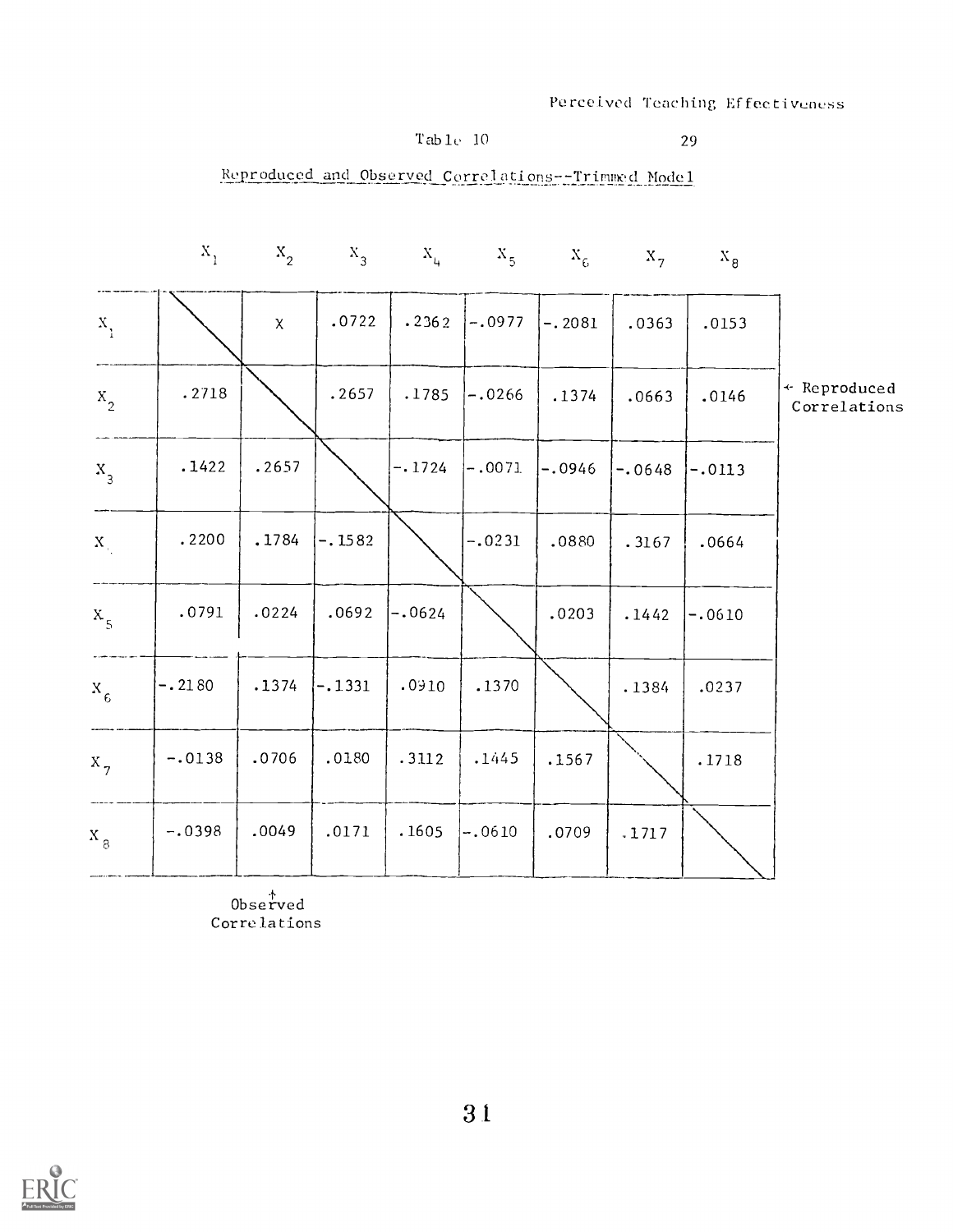30

 $\sim 10^7$ 

Figure Captions

 $\mathbf{v}^{\prime}$ 

Figure 1. Theoretical Model.

Figure 2. Empirical Model.

 $\sim$   $\sim$ 

 $\label{eq:2.1} \mathcal{L}(\mathcal{L}^{\text{max}}_{\text{max}}(\mathcal{L}^{\text{max}}_{\text{max}})) = 0.$ 

 $\mathcal{L}^{\text{max}}_{\text{max}}$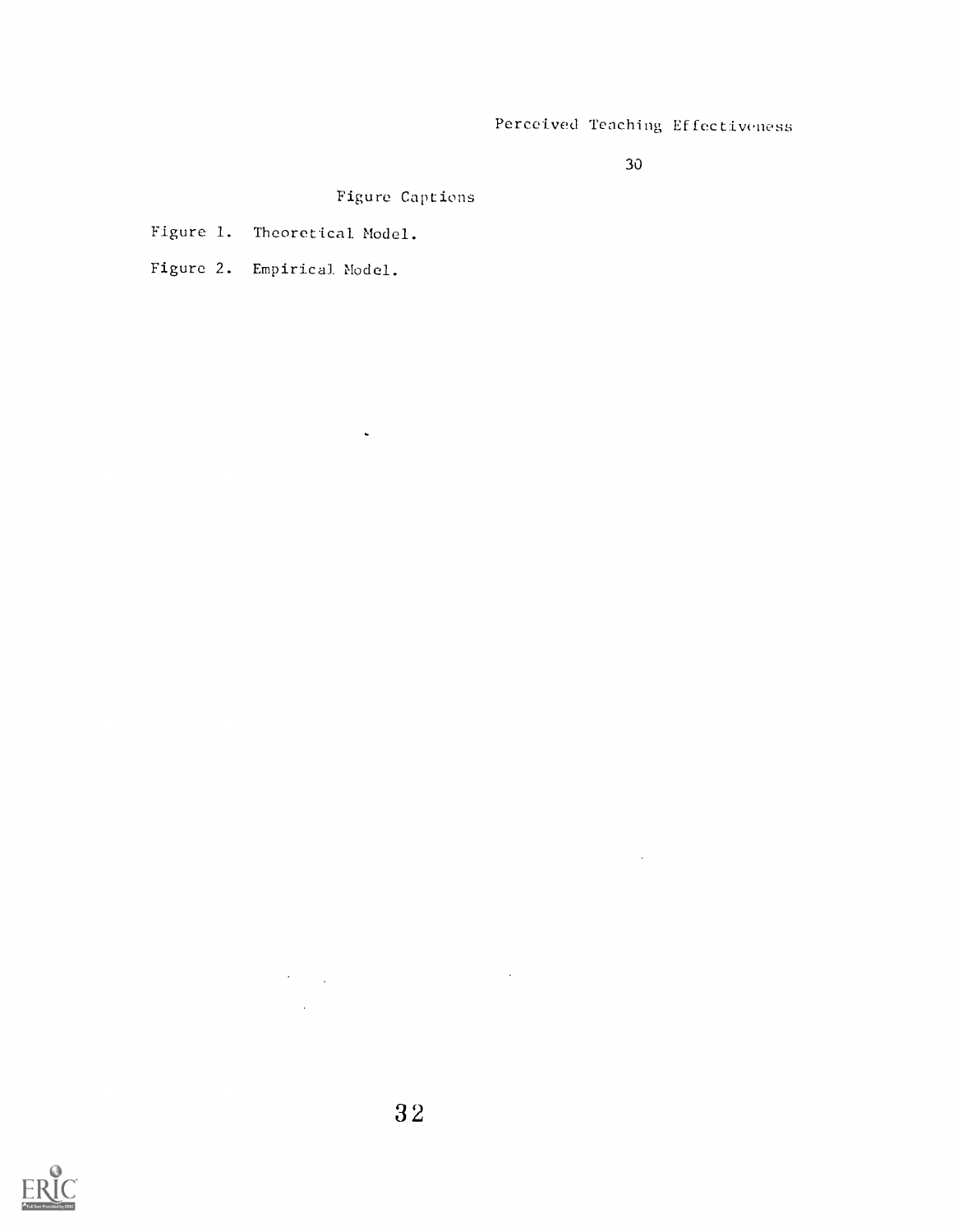

Figure 1. Theoretical model